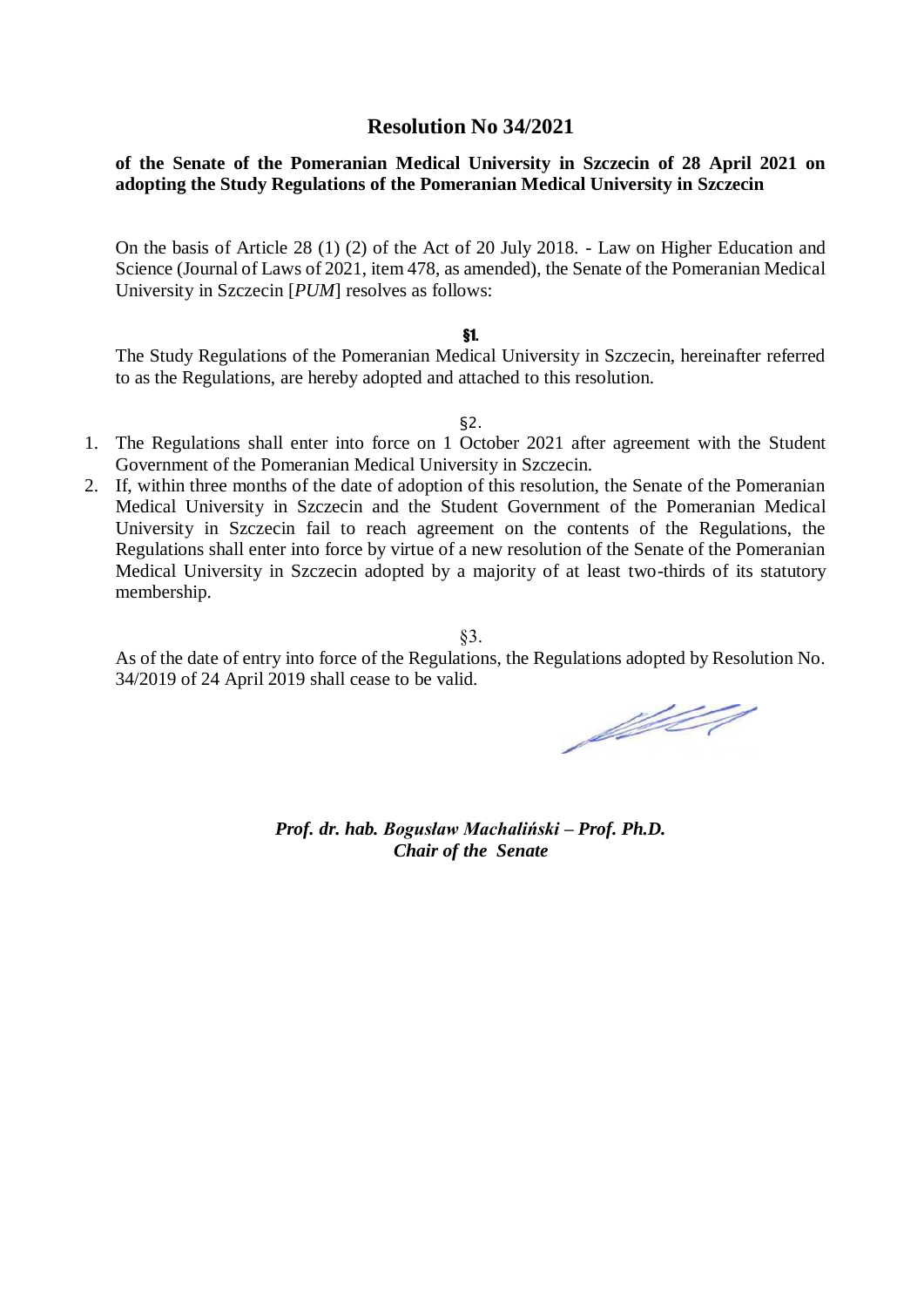Appendix to **Resolution** no. 34/2021 of the Senate of the Pomeranian Medical University in Szczecin

# **STUDY REGULATIONS**

# **POMERANIAN MEDICAL UNIVERSITY IN SZCZECIN**

# TABLE OF CONTENTS

### List of appendices

**Appendix No. 1** Regulations of the Individual Curriculum Plan for students of the Pomeranian Medical University in Szczecin

 **Appendix No. 2** Transfer rules for students of the Pomeranian Medical University in Szczecin from the Faculty of Medicine and Dentistry to the Faculty of Medicine and from the Faculty of Medicine to the Faculty of Medicine Dentistry

 **Appendix No. 3** Regulations on adapting the organisation and implementation of the teaching process to needs of disabled students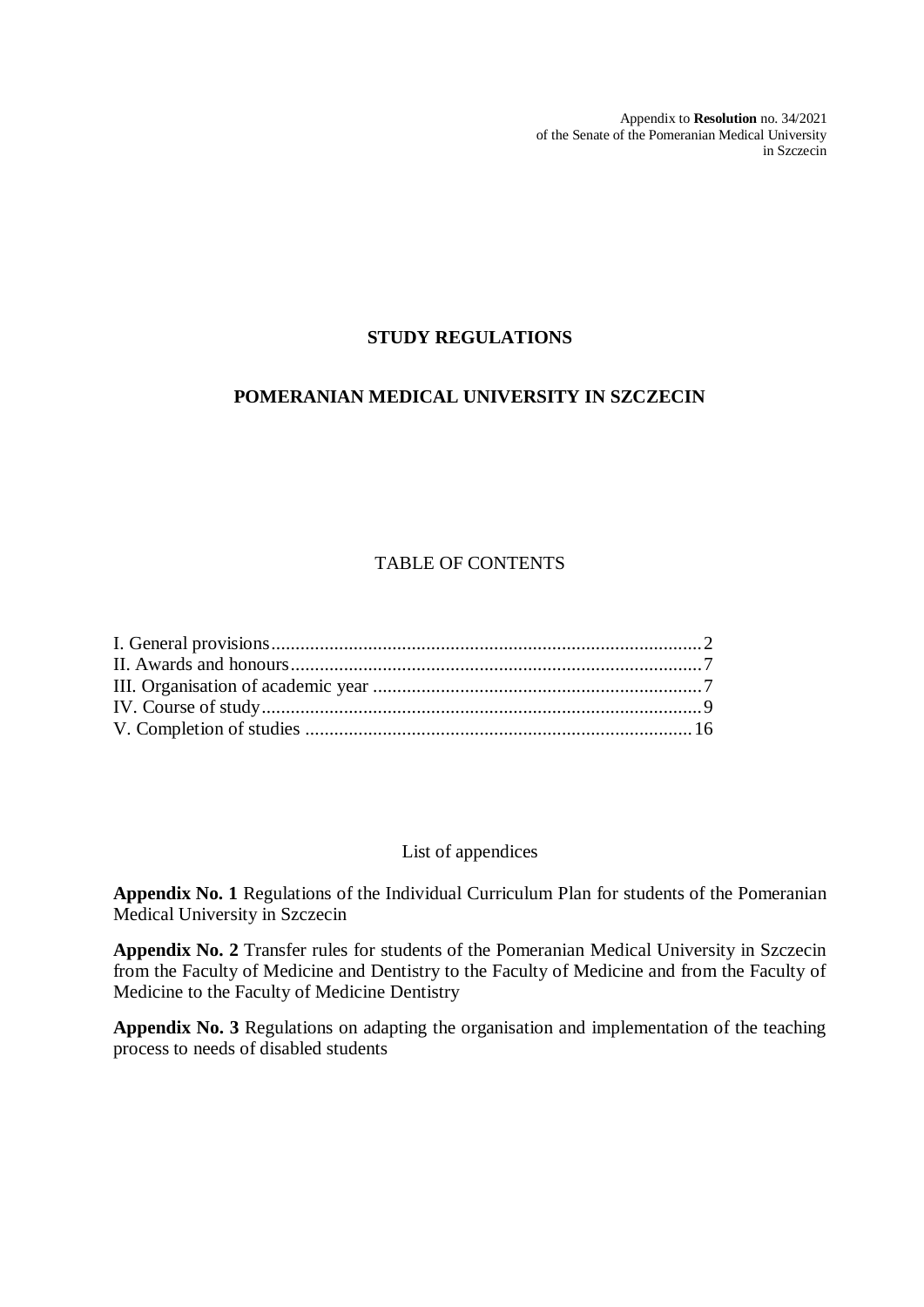# **CHAPTER I**

# **General provisions**

§1

- 1. The Pomeranian Medical University in Szczecin, hereinafter referred to as **"the University"**, offers first-cycle studies, second-cycle studies and long-term studies.
- 2. Studies are conducted in full-time or part-time form.
- 3. Studies shall be conducted in Polish, subject to Point 4.
- 4. The University may provide studies in foreign languages.
- 5. Part-time studies and studies conducted in foreign languages are paid studies.
- 6. The bodies of the University shall, as far as possible, take measures to adapt the organisation and proper implementation of the teaching process to the specific needs of students with disabilities, including the adaptation of the conditions of study to the type of disability, taking into account the degree and nature of the disability and the specific nature of a given field of study.
- 7. The University implements the Education Quality Policy through the University Education Quality Assurance System. In order to fulfil its tasks, guidelines are issued to ensure high quality education.

§2

- 1. These Study Regulations of the Pomeranian Medical University in Szczecin, hereinafter referred to as the " Regulations", are applicable to all forms, types and courses of study conducted at the University, except for doctoral studies and doctoral schools.
- 2. Whenever the Act is referred to in these Regulations, it shall mean the Act of 20 July 2018. Law on Higher Education and Science (Journal of Laws of 2021, item 478 as amended).

§3

- 1. Admission to study at the University is based on the rules set out in the Senate's resolution on the rules and procedures for admitting candidates for full-time and part-time study in a given academic year.
- 2. After taking the oath, the content of which is specified in the Statutes of the University, a person admitted to the University acquires student rights.
- 3. The rights and duties of a student expire on the date of graduation or expulsion. A person who has completed a first-cycle studies shall retain student rights until 31 October of the year in which he or she graduated, except for the right to financial aid granted from the State budget.
- 4. Taking up an additional course of study is permitted only through an admission procedure.

- 1. The amount of fees for educational services and other fees related to the course of studies, as well as the rules for charging and dividing such fees into instalments, is determined by the Rector.
- 2. The Rector may establish rules for the reimbursement of the fees referred to in Point 1.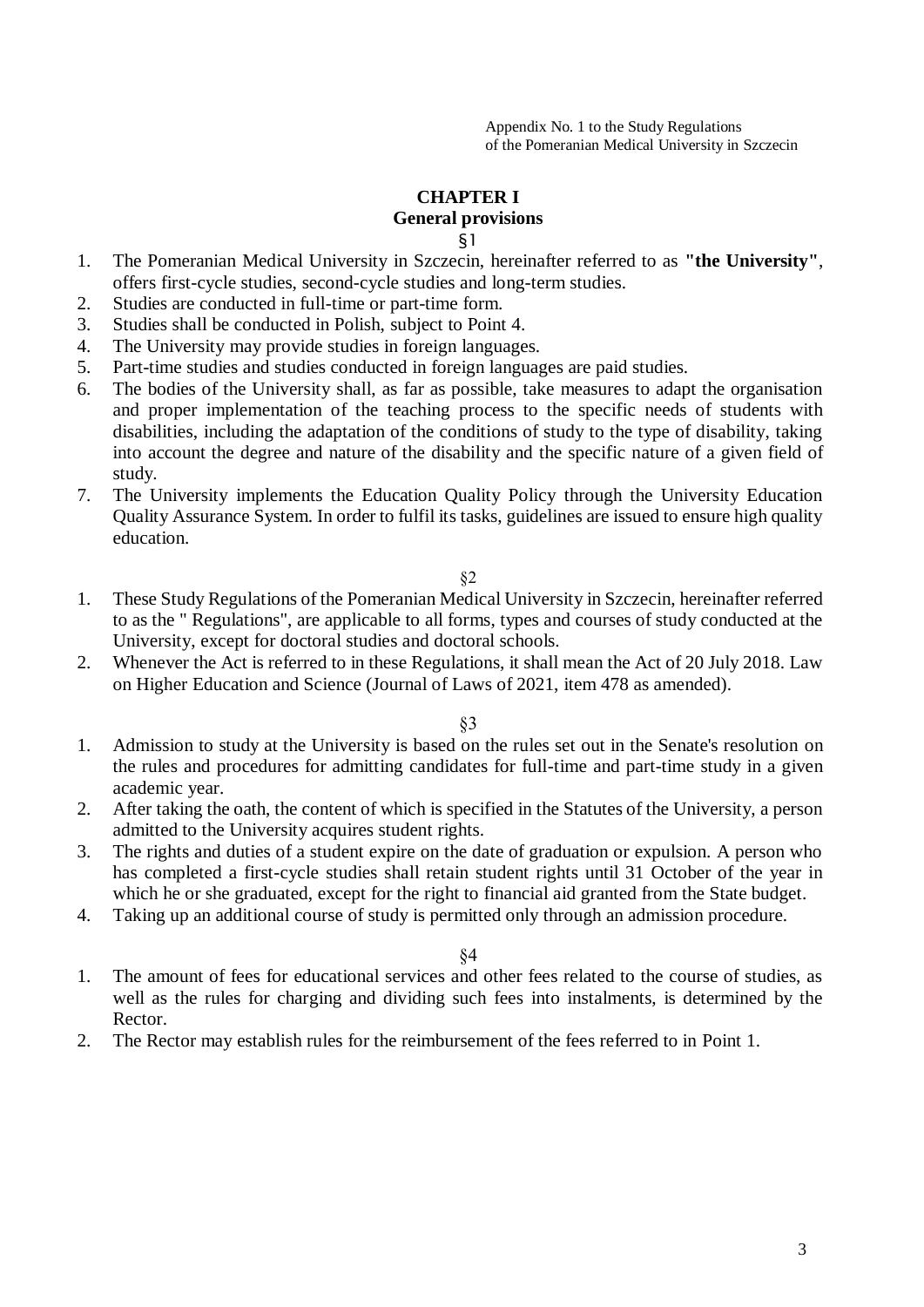- 1. Students from all fields of study at the University form a student government.
- 2. The student government bodies represent the student body as a whole.
- 3. Organisational principles, operational procedures, types and method of election of student government bodies and their powers shall be laid down in the regulations of the student government.

- 1. The supervisor and adviser of the students of the University is the Rector of the University, and the supervisor and advisor of the students of a particular faculty is a dean of the relevant faculty of the University for the student.
- 2. A dean is the organiser of the teaching and educational process and, in the performance of his/her duties, may cooperate with the student government bodies.
- 3. The instance of appeal against the decisions of a dean in matters covered by the Regulations is the Rector of the University. The decisions of the Rector are final.

### §7

- 1. A dean, after consultation with the student government, appoints a year tutor from among the academic staff.
- 2. The year tutor:

1) provides advice and assistance to students,

2) shall be entitled to intervene in student matters with the research and teaching units and the University authorities.

§8

- 1. Students of a given year are divided into dean's groups.
- 2. The representative of the interests of the dean's group is the group prefect.
- 3. The representative of the interests of the students of a particular year of study is the year prefect.

§9

A student has the right to:

- 1) transfer and recognition of ECTS credits,
- 2) excuse for absences from classes, leaves of absence from classes and leaves of absence from classes with the possibility of proceeding to the verification of the acquired learning outcomes specified in the study programme,
- 3) change of field of study,
- 4) transfer to full-time or part-time studies,
- 5) take the examination in the presence of an observer designated by him/her,
- 6) retake certain classes due to unsatisfactory performance,
- 7) develop his/her own scientific interests and to use for this purpose the premises, equipment and resources of the University as well as the assistance of academic staff and University authorities,
- 8) take an active part in the life of the University through the student government bodies,
- 9) participate in the election of the authorities of the University on the rules laid down in the Statutes and other legal acts of the University,
- 10) associate in scientific circles and participate in scientific, development and implementation works carried out at the University,
- 11) obtain prizes and awards, including a Diamond Grant, pursuant to the rules laid down in separate provisions,
- 12) receive financial aid according to the rules established by the University, in accordance with the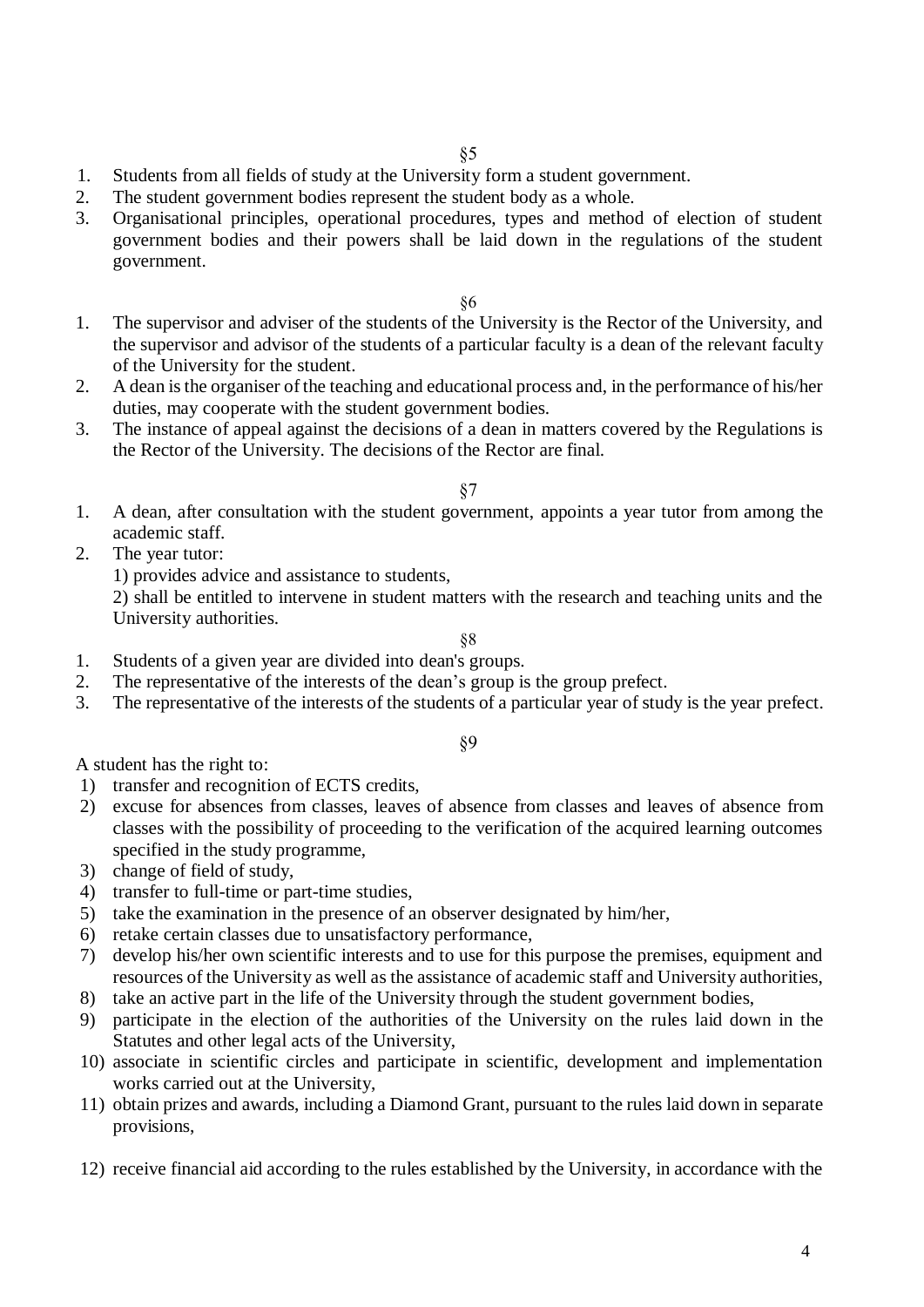relevant legislation,

- 13) study at other higher education institutions pursuant to the rules laid down in separate provisions,
- 14) take advantage of the University's assistance in seeking employment or in obtaining work experience,
- 15) look into his/her examination paper in the presence of an academic staff member and ask for clarification for seven working days after the results are announced,
- 16) look into his or her student file folder, under the supervision of a member of the Dean's Office staff.

### §10

A student may study according to an individual curriculum plan as specified in Appendix 1 to the Regulations.

§11

- 1. It is the student's responsibility to act in accordance with the oath, the Regulations and other regulations of the University.
- 2. A student is obliged in particular to:
- 1) acquire knowledge, skills and social competences in order to prepare for professional employment,
- 2) take full advantage of the learning opportunities provided by the University, i.e:
	- a) to actively participate in teaching and organisational activities,
		- b) to complete modules/subjects on time, to pass examinations, to complete internships and to fulfil other requirements in the curriculum,
- 3) respect the principles of medical ethics and deontology,
- 4) comply with the legal acts in force at the University,
- 5) pay fees and other obligations to the University in timely manner,
- 6) fill in the student evaluation questionnaire for academic teachers and their classes,
- 7) behave impeccably, comradely relations and care for the good name of the University,
- 8) respect for the property of the University,
- 9) wear a badge in a visible place during classes,
- 10)notify the Dean's Office of changes of name, address and other details to facilitate direct contact,
- 11) settle any outstanding matters with the library in timely manner,
- 12) undergo periodic medical examinations,
- 13) use and systematically check information on the virtual dean's office.

### §12

- 1. The student is obliged to collect his/her student ID card.
- 2. The student ID card is a document certifying student status.
- 3. Students are entitled to hold a student ID card until the date of graduation, suspension or repulsion , and in the case of first cycle studies graduates - until 31 October of the year of graduation.
- 4. In the event of the destruction or loss of the student ID card, such a student shall immediately notify the University.
- 5. The validity of the student ID card is confirmed every semester by updating the data in the electronic system and attaching a hologram.

§13

1. During examinations and assessments, it is forbidden to communicate with other people, to use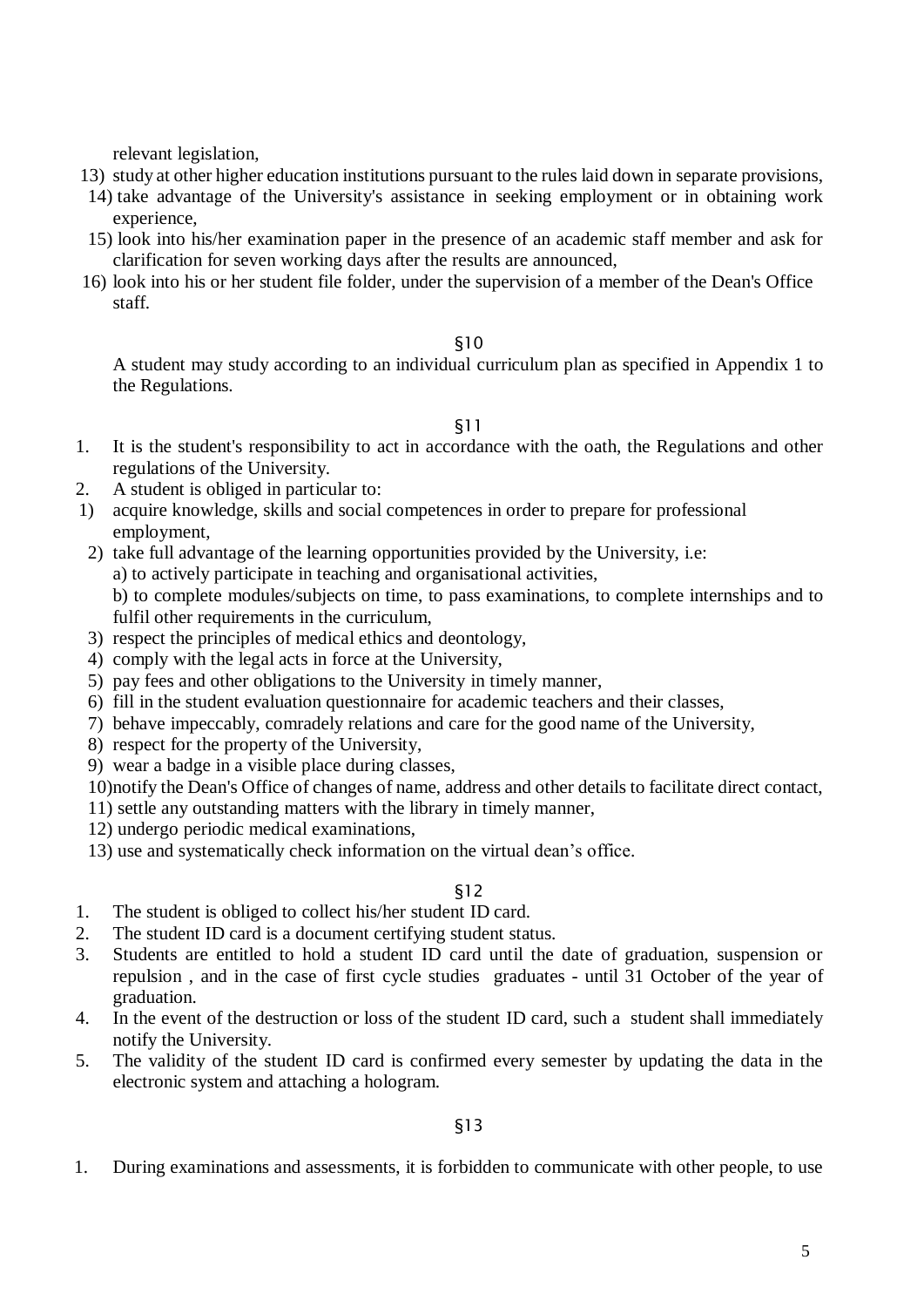materials and teaching aids not permitted by the examiners or to possess electronic devices enabling remote communication other than for the purpose of conducting the examination or assessment.

- 2. Should a student communicate with other people, use materials and teaching aids referred to in Point 1, or possess devices referred to in Point. 1 during an examination or assessment, this will result in the interruption of the examination or assessment for that student and the awarding of a fail grade for that examination or assessment.
- 3. Any finding of the circumstances referred to in Point 2 will result in the case being referred to the Student Disciplinary Representative.

### §14

- 1. In the event of a justified suspicion that a student has authored part or all of another person's work, the head of the research and teaching unit conducting the course shall immediately inform the dean.
- 2. Each finding of the circumstances referred to in Point 1 will result in a referral to the Student Disciplinary Representative.

### §15

The following applies on the premises of the University:

1) prohibition on bringing in, using and distributing intoxicants,

2) prohibition on recording and registration of activities without the consent of the instructor.

### §16

- 1. For violation of the Regulations in force at the University, for conduct contrary to the oath and for acts offending against the dignity of the student, the student shall be liable to disciplinary action or to a fine in accordance with the rules laid down in separate regulations.
- 2. A copy of the final disciplinary ruling shall be placed in the student's personal file.

### §17

- 1. A student may transfer from another higher education institution, including a foreign institution, to study at the University with the consent of the Dean of the relevant faculty, subject to Point 3.
- 2. In the case of students studying on paid studies, transfer to the University may take place only on paid studies. The provision does not apply to students of the faculties of the Faculty of Health Sciences.
- 3. The relevant Curriculum Council shall lay down detailed conditions and procedures for the transfer of students from another higher education institution. This shall relate in particular to: the form of study, the field of study, the language of instruction and the types of documents and time limits.
- 4. The transfer of courses completed by a student is carried out according to the rules specified in §21.

- 1. A student of the University may transfer to another university.
- 2. A student transferring to another university is required to:
- 1) notify the dean of the relevant faculty in writing within 7 days of obtaining the consent of the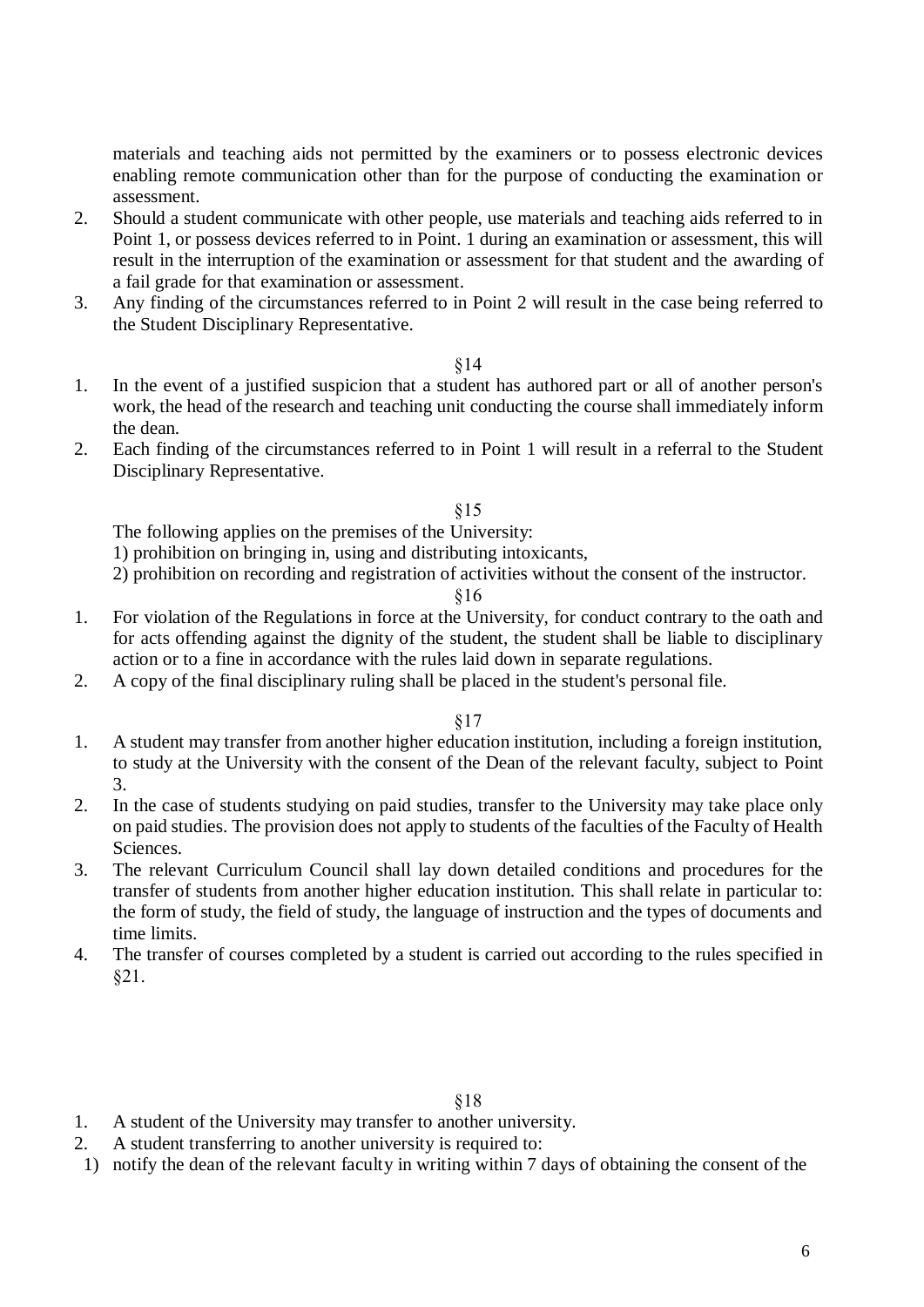dean of the other institution,

- 2) submit a clearance slip,
- 3) settle their financial obligations to the University.

§19

- 1. In the event that after the beginning of the academic year the limit of places for the first year of full-time study has not been reached, the dean of the relevant faculty may, by 30 October, decide to transfer a first-year part-time student to the first year of full-time study within a given field of study.
- 2. Students who:
	- 1) have completed the third year of their studies,

2) have obtained a Grade Point Average above or equal to 4.50 in the previous academic year, 3) have not had a resit examination in previous academic years

- may, with the approval of a Dean, be transferred from part-time to full-time study.
- 3. A student may, with the consent of a Dean, be transferred at the University from full-time study to part-time study within the same field of study and language of instruction.
- 4. A transfer as referred to in Points 2 and 3 shall be conditional on completion of the previous year of study.
- 5. Sixth-year students of medicine or fifth-year students of medicine and dentistry, who study parttime, may be transferred to full-time studies in their final year, starting from the summer semester.
- 6. §21 applies accordingly to the transfer of courses completed by a student.

### §20

- 1. A student may be transferred to another field of study within the University with the consent of the Dean or Deans responsible for both fields of study.
- 2. The conditions for transferring to a medical or dental faculty are set out in Appendix 2 to the Regulations.
- 3. The conditions for transferring to other courses will be determined by the relevant teaching board.
- 4. §21 applies accordingly to the transfer of courses passed by the student.

- 1. Students transferring courses completed at a higher education institution other than their home institution, including a foreign institution, shall be allocated the number of ECTS credits assigned to the learning outcomes achieved through the corresponding courses and internships in the host institution, in accordance with the regulations laid down by the University.
- 2. A decision on transferring courses shall be taken by the dean at the request of the student, submitted no later than within 14 days of the start of classes in a given subject, after reviewing the documentation presented by the student on the course of study at another research and teaching institution of the home institution or outside the home institution.
- 3. When making a decision to transfer courses, a dean takes into account the learning outcomes achieved in another research and teaching unit of the home institution and designates the programme differences that the student is required to make up.
- 4. Transfer of courses completed in another organisational unit of the home higher education institution or outside the home institution, including foreign higher education institutions, shall be conditional on the determination of the convergence of the learning outcomes achieved, in accordance with the procedure laid down in Points 1, 2 and 3.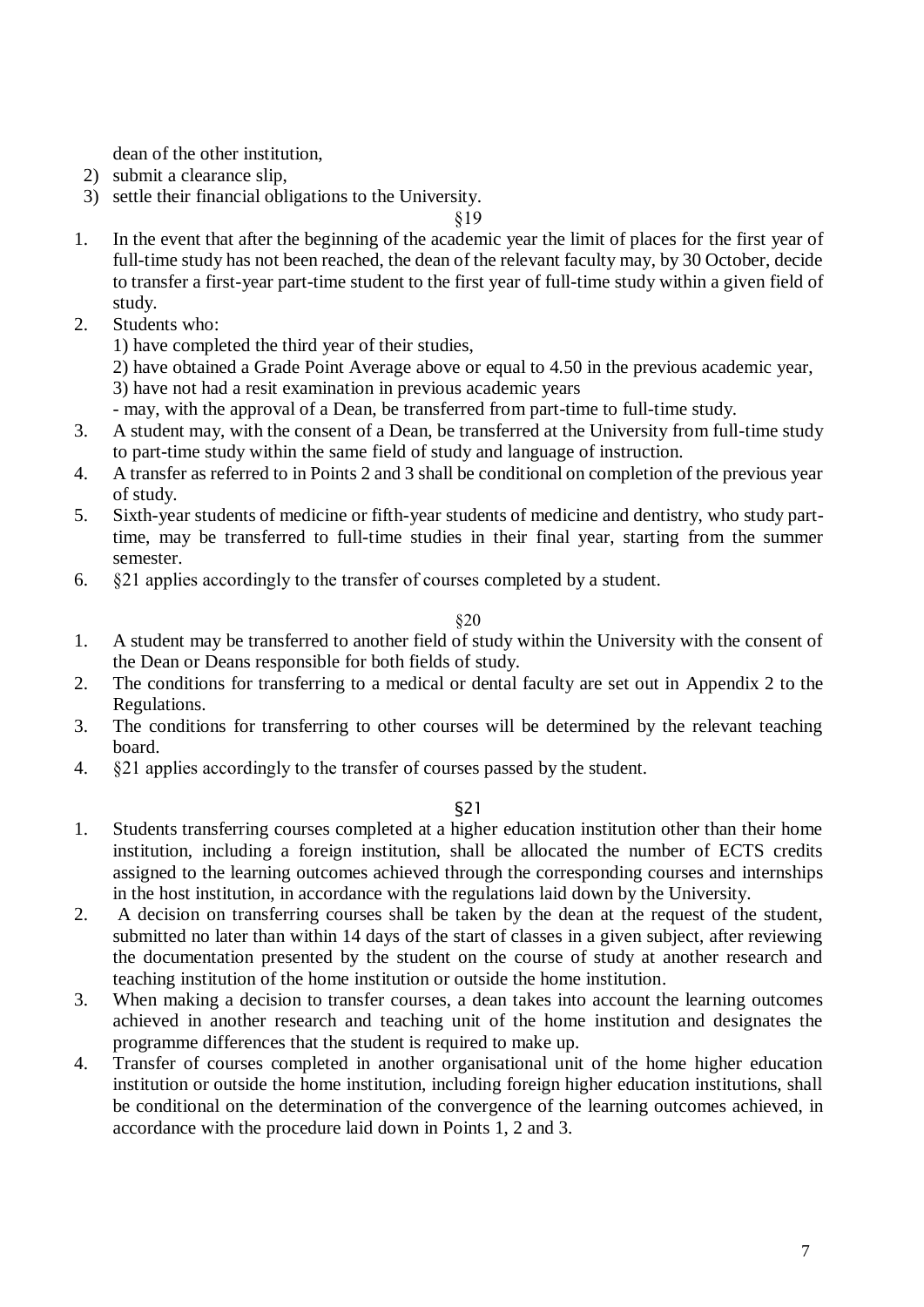# **CHAPTER II Awards and Honours**

### §22

- 1. Students who excel in their studies or activities for the development of the University and the best graduates may be awarded awards and honours:
	- 1) Minister,
	- 2) Rector,
	- 3) other entities.
- 2. Awards and honours shall be granted in accordance with their Regulations.
- 3. Awards and honours shall be entered in the diploma supplement.

# **CHAPTER III**

### **Organisation of academic year**

### **Organisation of classes/courses**

### §23

- 1. The academic year at the University for all years of study begins no later than 1 October and lasts no longer than until 30 September of the following calendar year, and for courses ending in the winter semester until the last day of February.
- 2. The academic year includes:
	- 1) winter semester,
	- 2) summer term,

3) the period between the end of the summer term and the beginning of the winter term, which is intended in particular for internship and the summer holidays.

- 3. The winter semester includes:
	- 1) teaching activities,
	- 2) Christmas break,
	- 3) semester break.
- 4. The summer semester includes:
	- 1) teaching activities,
	- 2) Christmas break.
- 5. In the case of classes/courses taught in a block system in the faculty of medicine:
	- 1) examinations in individual subjects take place at the end of the block,

2) date of examinations taken by the whole class of students must be set by the heads of the units and communicated to the appropriate dean's office by 31 January at the latest.

- 6. Examinations in individual subjects shall be held in continuous session on dates agreed between the course teachers and the year prefect.
- 7. Students are required to obtain course credit, pass examinations and submit their internship documentation to the Dean's Office by 15 September of the academic year, and in the case of courses ending in the winter semester - no later than two weeks before the end of the semester.
- 8. Unit heads are required to set and communicate examination dates to the appropriate dean's office:

1) by 30 November for courses ending in the winter term,

2) by 30 March for courses ending in the summer term.

9. Examination dates are published on the website of the relevant Dean's Office.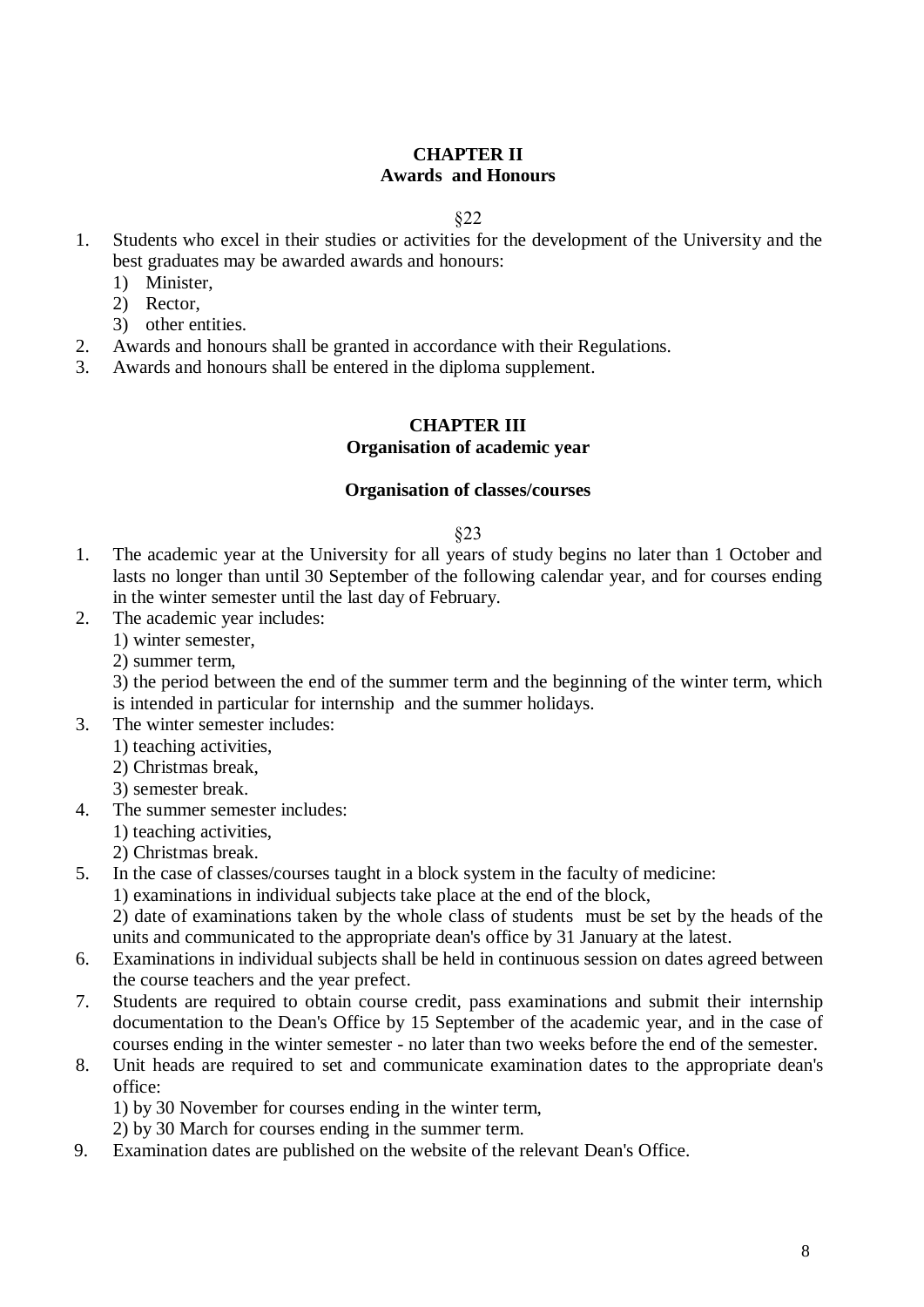- 10. The organisation of the following academic year shall be determined by the Rector and communicated not later than the end of April each year.
- 11. The Rector may establish hours and days off from classes during the academic year. The student government shall have the right to express its opinion and submit proposals in this respect.
- 12. In justifiable cases, the Rector, at the request of a Dean, may decide to begin classes in a specific field of study before the beginning of the academic year. Classes may begin no earlier than two weeks before the beginning of the academic year, and end no later than 30 September.

1. All research and teaching units are required to establish internal teaching regulations based on the provisions set forth in the Academic Regulations, which is the overriding regulation, and on the guidelines of the University's Educational Quality Assurance System. The didactic regulations of a unit, hereinafter referred to as "internal regulations", shall include in particular: 1) the way classes/courses are conducted,

2) how and in what ways to catch up, including, making up classes following an absence,

- 3) conditions and methods for allowing students to sit for credit tests and examinations
- 4) determine the rules for admitting a student to specific courses in an academic year,
- 5) conditions and methods for awarding course credit and conducting examinations,
- 6) conditions for exemption from certain credit tests or examinations,

7) conditions under which a student may be admitted to an examination in the so-called "early examination", as referred to in §31 Point. 8,

- 8) assessment criteria,
- 9) person responsible for the teaching process in the unit.
- 2. Internal regulations shall be approved by the Dean before the beginning of the academic year, after consultation with the student government. Curriculum units shall submit draft internal regulations to the dean no later than 30 June.
- 3. The teaching unit is obliged to observe the approved internal regulations.
- 4. The head of the teaching unit (or a person authorised by him/her) is responsible for providing students with full information on the scope of the material required for the credit test or examination in the form of an indication of the required literature and the issues to be mastered.
- 5. The internal regulations shall be made known to students at least 7 days before the commencement of classes by publication on the website of the relevant research and teaching unit.
- 6. The model of the internal regulations shall be determined by the Rector by means of a decision.

- 1. Student attendance at all classes is mandatory.
- 2. A student may complete the part of curriculum he/she has missed as part of self-study, in the form of a paper, making up practical classes at a date agreed with the course/subject teacher or in another form specified in the internal regulations of the unit.
- 3. In particularly justified cases, a dean may excuse a student's short-term absence from classes at the student's request submitted within seven days of the end of the absence.
- 4. A student participating in the meetings of collective bodies and electoral bodies functioning within the University structures has an excused absence from classes held during these meetings without the necessity to make up for it.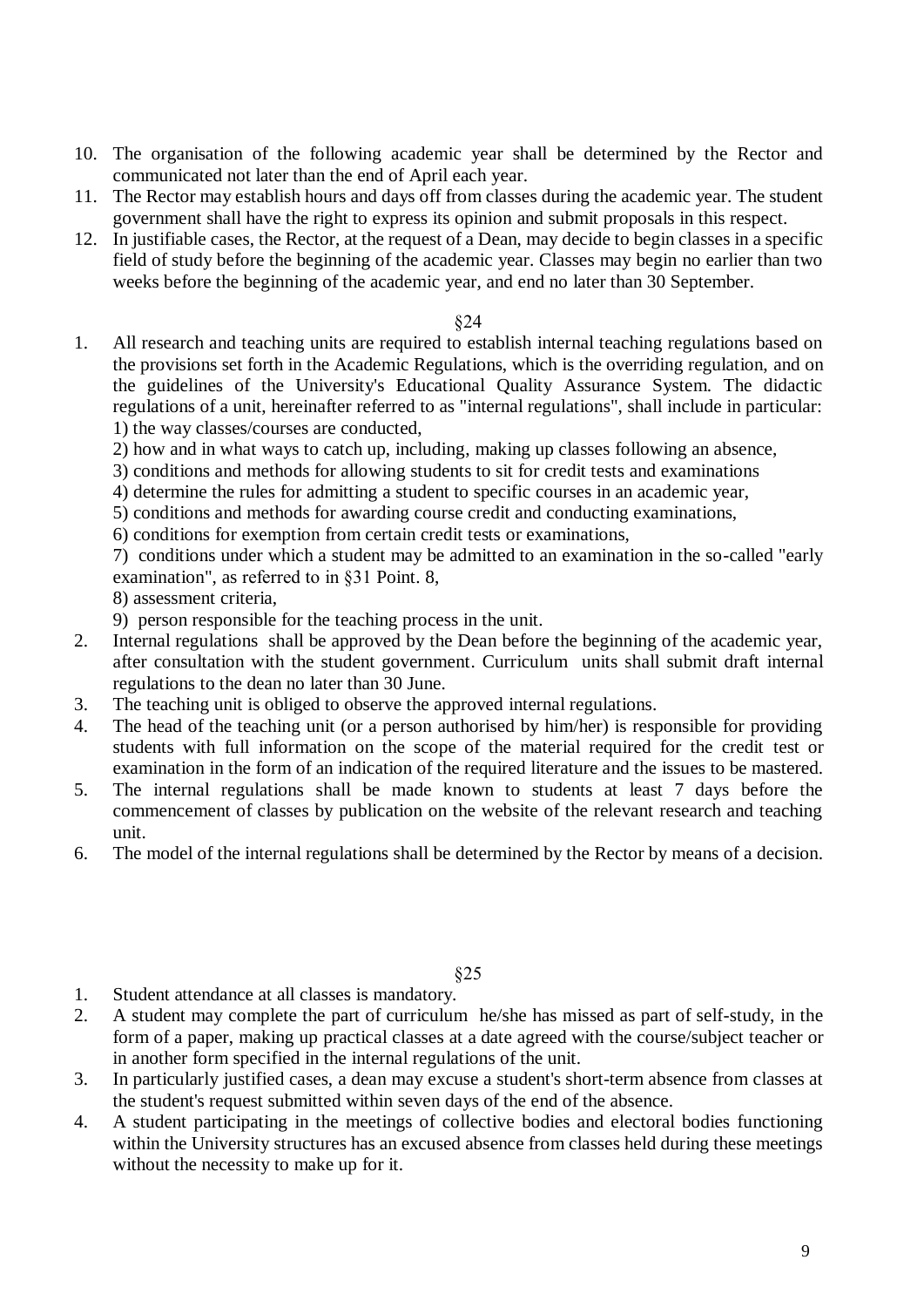- 5. The provisions of Point. 4 are applied accordingly in the case of students who actively represent the University during the scientific sessions of the Students' Scientific Association, work within the framework of the activities of the Students Government, at sporting competitions, as well as students who participate in classes within the scope of the University's projects financed from external funds, provided that the Dean's consent is obtained.
- 6. Classes are conducted in groups, the size of which, taking into account the type of classes in particular fields of study, is determined by the Rector.

### **CHAPTER IV Course of study**

### §26

- 1. Studies are conducted according to study programmes established by the Senate, after an opinion of the Student Government.
- 2. Curricula are made available to students by the Deans through publication on the websites of the Deans' Offices and in the School's Public Information Bulletin within 14 days of their establishment.

### §27

- 1. Depending on the field of study, the credit period is the academic year, hereinafter referred to as "year", or semester.
- 2. In order to complete a year/semester it is necessary to achieve the intended learning outcomes confirmed by passing all subjects, passing all examinations and completing internships and obtaining the number of ECTS credits from a given year/semester.
- 3. In order to obtain year-end credit, students shall be required to submit documentation of their placement to the Dean, confirming that they have completed the internship as stipulated in the curriculum for the given year. This should be done no later than 15 September of a given academic year, and in the case of courses ending in the winter semester - no later than two weeks before the end of the semester.
- 4. Completion of a year is confirmed by an entry made by the dean for the next year in the documentation recording the course of study.

- 1. The successful completion of a course/subject means that the student attends classes in the course/module and obtains at least a positive grade when verifying the learning outcomes achieved by the student.
- 2. Subject to § 38 and § 39, students shall be required to complete the course/subject by 15 September of the academic year, and in the case of courses ending in the winter semester - no later than two weeks before the end of the semester.
- 3. Credit for a subject shall be given by the academic teacher responsible for its teaching or by another person authorised by a Dean.
- 4. The deadlines for course/subject crediting are set by the head of the research and teaching unit.
- 5. The number of retake dates may not be less than two.
- 6. In credit-awarding cases, students have the right to appeal within seven days of the announcement of the results of a credit test results . An appeal should be submitted to the head of the teaching and research unit which conducts the course/subject, who may order a test of the student's knowledge or skills conducted before an examination board. A decision on the matter should be taken within one week of the submission of the request.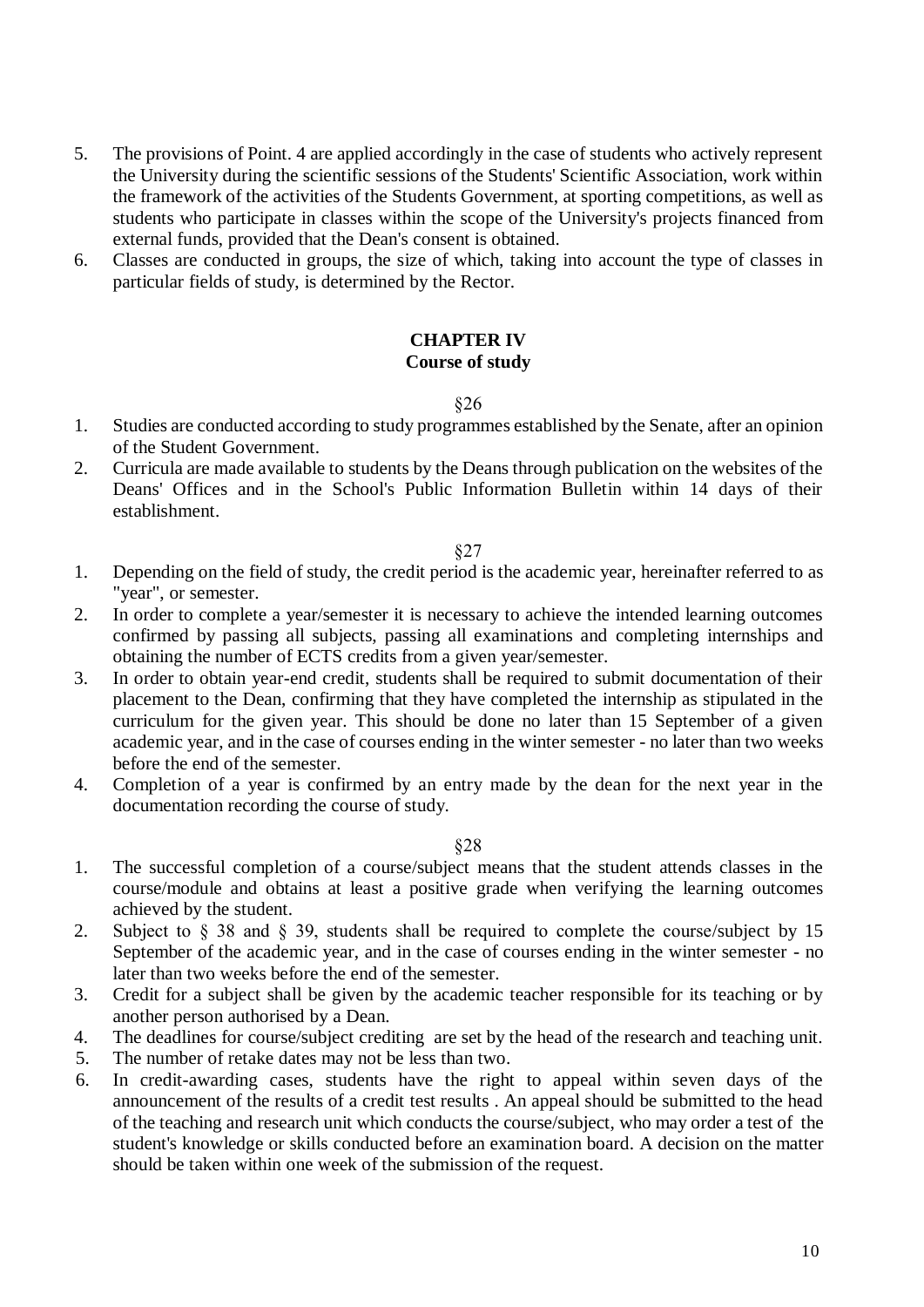- 7. Credit test results may be communicated to students in the University's information system.
- 8. In special cases, a Dean may order the head of the unit to repeat a credit test within the time limit.
- 9. Credit test dates should be set in such a way that a student only has to complete one semester or final credit test in a single day.

- 1. A student is obliged to complete the internship in accordance with the curriculum.
- 2. Students may undertake an internship at home or abroad. A student may undertake an internship under conditions other than those specified in the curriculum only with the consent of a Dean.
- 3. Internships are carried out in accordance with the rules of the fields of study.
- 4. The student's participation in the work of the research camp or work in another form may be the basis for the credit for an internship in whole or in part if it leads to the achievement of the intended learning outcomes.
- 5. The basis for the successful completion of thane internship is the achievement of the intended learning outcomes, which makes it possible to obtain the number of ECTS credits specified in the curriculum.

### §30

- 1. The examination in the subject/module is the test of the level of achieved learning outcomes set in the curriculum.
- 2. In order for a student to be admitted to an examination, he/she must complete the course/module based on the rules laid down in the internal regulations of the unit referred to in §24.

### §31

- 1. Examination for each subject/module is held separately and is assessed separately.
- 2. Examination of subjects/modules grouped into teaching blocks is conducted in conjunction with the joint assessment of a teaching block.
- 3. Examination may consist of a theoretical and a practical part. The theoretical examination may be oral or written, i.e. a single-choice test, a seemingly multiple-choice test, an essay or calculus tasks.
- 4. The break between examinations in individual subjects should be at least one day. The provision does not apply to part-time studies conducted at the Faculty of Health Sciences.
- 5. A student who has achieved good academic results in a given subject/module during the teaching cycle may be exempted from the examination in this subject, under the rules laid down in the internal regulations of the research and teaching unit referred to in §24.
- 6. Examination results are communicated to students in the University's information system.
- 7. In special cases, a dean may order the head of the unit conducting the course to repeat the examination with a deadline.
- 8. A student who has completed the subject/module may, with the consent of the examiner, take an examination in the so-called "early exam". Obtaining a fail grade in an early exam does not deprive a student of the first exam date. The criteria for allowing a student to take an early-exam are specified by the rules of procedure of the teaching and research unit conducting the course.

### §32

In the case of students pursuing their outside their home institution, including at foreign institutions as part of the Erasmus+ programme, a dean enters the course of study in the student's transcript of records based on documentation provided by the student and confirmed by the host institution. The originals or certified copies of the documents are kept in the student's personal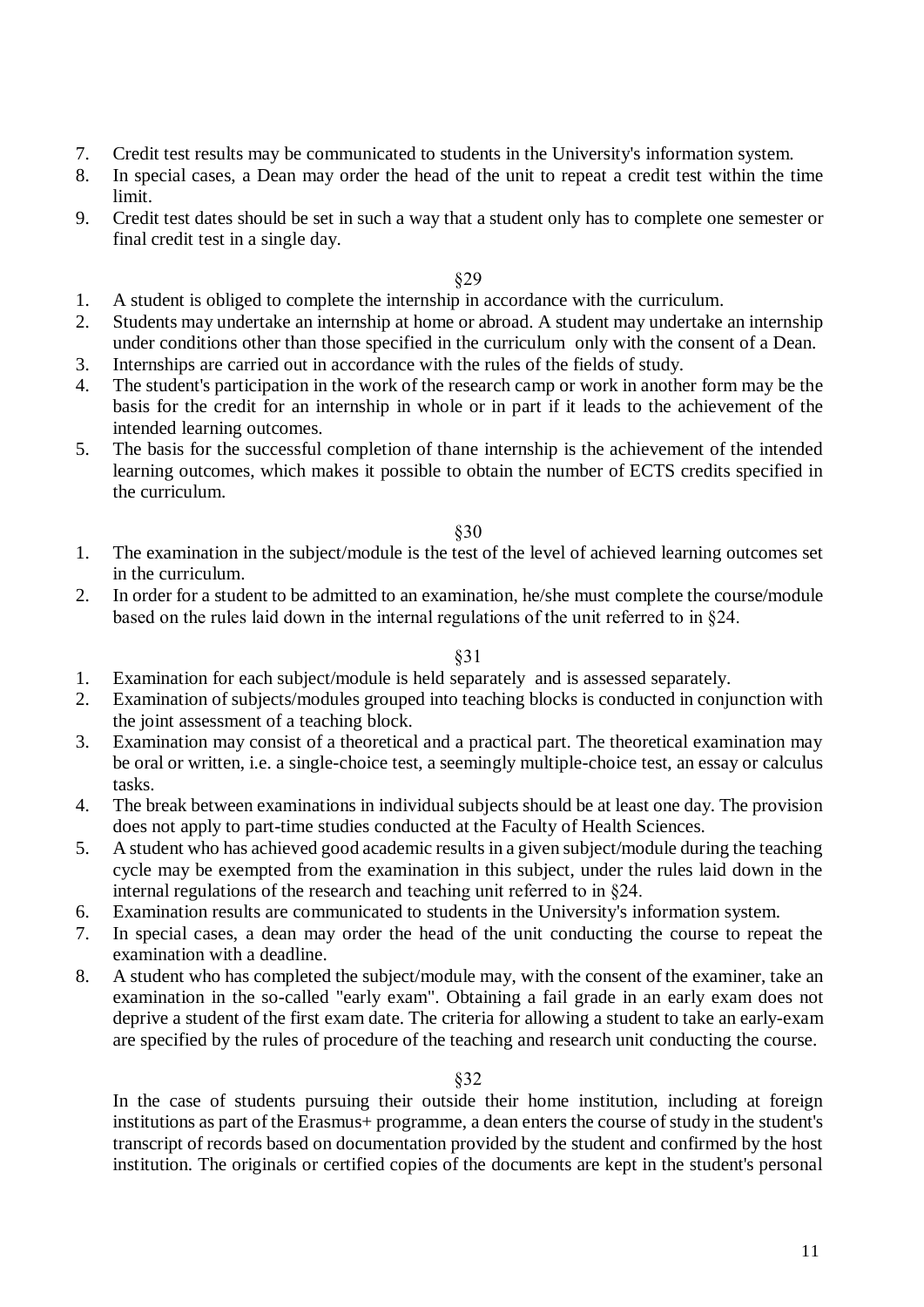file. In order to be credited for a year/semester of studies undertaken outside the home university, including at foreign universities under the Erasmus+ programme, a student must obtain the required number of ECTS credits.

# §33

- 1. The head of the research and teaching unit or the person authorised to conduct the examination is responsible for conducting the examination.
- 2. In the case of test-based final examinations in clinical disciplines that take place in multiple units (in a block system), the subject representatives are responsible for conducting the examination.
- 3. In justified cases, a dean may authorise other academic teachers or another person teaching on the basis of a contract to conduct an examination in a unit in a given year.

#### §34

- 1. If a student receives a fail grade in an examination, he/she is entitled to take a resit examination twice.
- 2. The second resit examination may be the examination taken before an examination board at the request of the student, the examiner or a dean.
- 3. The break between resit exams should be a minimum of two days.
- 4. The consequence of failing the second re-sit examination is the necessity to repeat the year of study or to be expelled.

- 1. An examination taken before the examination board is an oral examination and takes place before a board consisting of:
- 1) a dean or a person authorised by a dean the chair of the board the exam leader,
- 2) an examiner who conducted the previous examination or, in his/her absence, a person designated by him/her
- 3) second examiner a specialist in the subject of the examination or a related specialisation who is not in an official relationship with the examiner.
- 2. At the student's request, an observer a representative of the University's academic community - may participate in the board examination.
- 3. A student requesting for an examination before the examination board must submit, within three working days of the announcement of the results of the examination before the board, a request to the dean for permission to conduct the examination before the examination board. The failure of the observer referred to in Point. 2 to appear does not prevent the conduct of the examination before the board.
- 4. Sets of questions are prepared by one or the other examiner at the discretion of the chair of the examination board.
- 5. A candidate will draw a set of 5 questions out of which he/she will answer 3 questions of his/her choice. An examination is passed if a candidate obtains a positive grade. The final grade for the examination is calculated on the basis of the arithmetic mean of the gardes awarded by the examiners. In order to pass the examination, an average grade of at least 3.0 is obtained for each question.
- 6. At the faculty of medicine, in the case of a subject for which the internal regulations of the unit referred to in §24 provide for an examination consisting of a theoretical part and a practical part, the board examination consists of two stages: the stage referred to in Point. 5 and the stage involving practical tasks. In order to pass the board examination, a positive grade must be obtained from both stages of the examination.
- 7. The consequence of failing a board examination is the necessity to repeat the year of study or to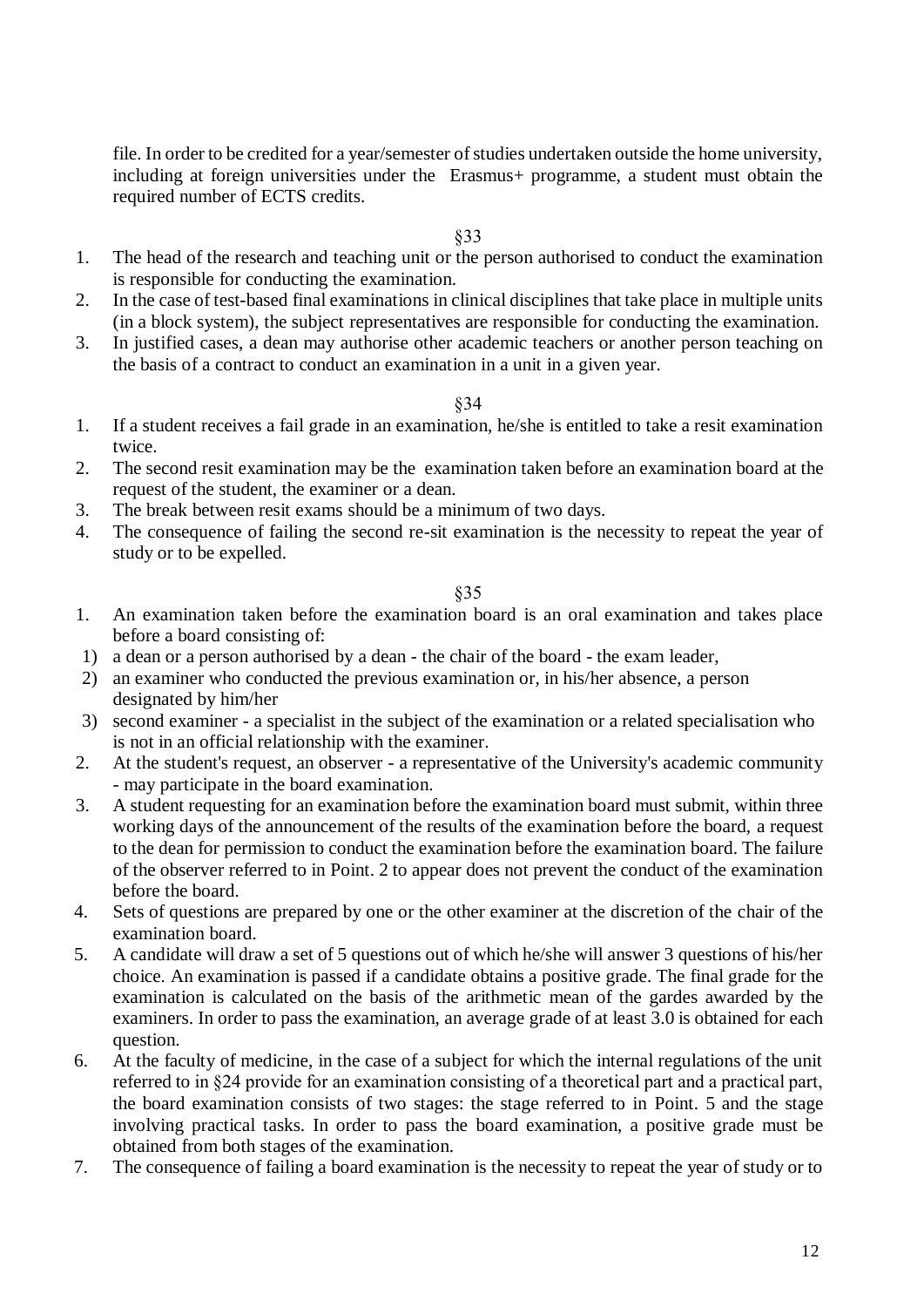be expelled.

- 1. If a student is not admitted to an examination because of failure in a subject, this is equivalent to lose the examination date. In this case, a dean enters a fail grade in the examination record of grades.
- 2. If a student fails to take an examination within a set time limit without justification, this is tantamount to lose the examination date and results in the dean entering a fail grade in the examination record of grades.
- 3. An excuse a medical certificate, a confirmed hospital stay or a confirmed fortuitous event should be submitted to an examiner and to the Dean's Office no later than 7 days after the examination date.
- 4. If a student's failure to appear for an examination is considered as justified, the head of the research and teaching unit sets a new examination date that does not exceed the date set in §28 Point. 2. The examination is treated as being taken on the date on which the absence occurred.

### §37

- 1. The following grading scheme is applied at the University [*local grades*]:
	- 1) very good  $5.0$  ( $> 92$  %),
	- 2) better than good  $4.5$  ( $> 84$  %),
	- 3) good 4.0 ( $>$  76 %),
	- 4) satisfactory  $3.5$  ( $> 68\%$ ),
	- 5) sufficient  $3.0$  ( $> 60\%$ ),
	- 6) fail 2.0 (less than 60%).
- 2. In addition, entries shall be used: "credit awarded" (zal.) (> 60%), "credit may be awarded" (mzal.) and "no credit awarded" (bzal.) (below 60%).
- 3. A fail grade shall be a failing grade with the entry " no credit awarded " or "bzal". The other grades listed in Point 1, starting with a satisfactory grade and the entry "credit awarded", are positive grades.
- 4. Lower percentage thresholds than those set out in Points 1 and 2 may be applied.
- 5. In the event that 50% *of the* students taking the examination obtain a fail grade, the threshold for obtaining a sufficient grade is determined by multiplying the arithmetic mean of the 5% highest grades obtained by the students taking the examination (but not less than three grades) by a multiplier of 0.6.
- 6. All subjects except library training, health and safety training and physical education end with an examination or a graded credit .
- 7. In order to calculate a student's Grade Point Average for an academic year, all the grades from examinations scheduled for a given year in a given field of study are added together and divided by the number of these grades. In the case of a fail grade - for a given course/module - the average grade is calculated by summing the grades for all the examination dates and dividing the sum by the number of grades (examination dates). The average grade is given to two decimal places.

- 1. A student who has failed one subject may receive permission from a dean to continue conditionally in the following year of study. This does not apply to a subject ending with an examination.
- 2. Conditional continuation of the course of study shall be granted at the student's request.
- 3. A Dean may grant permission to take up studies in the following year and enrol a student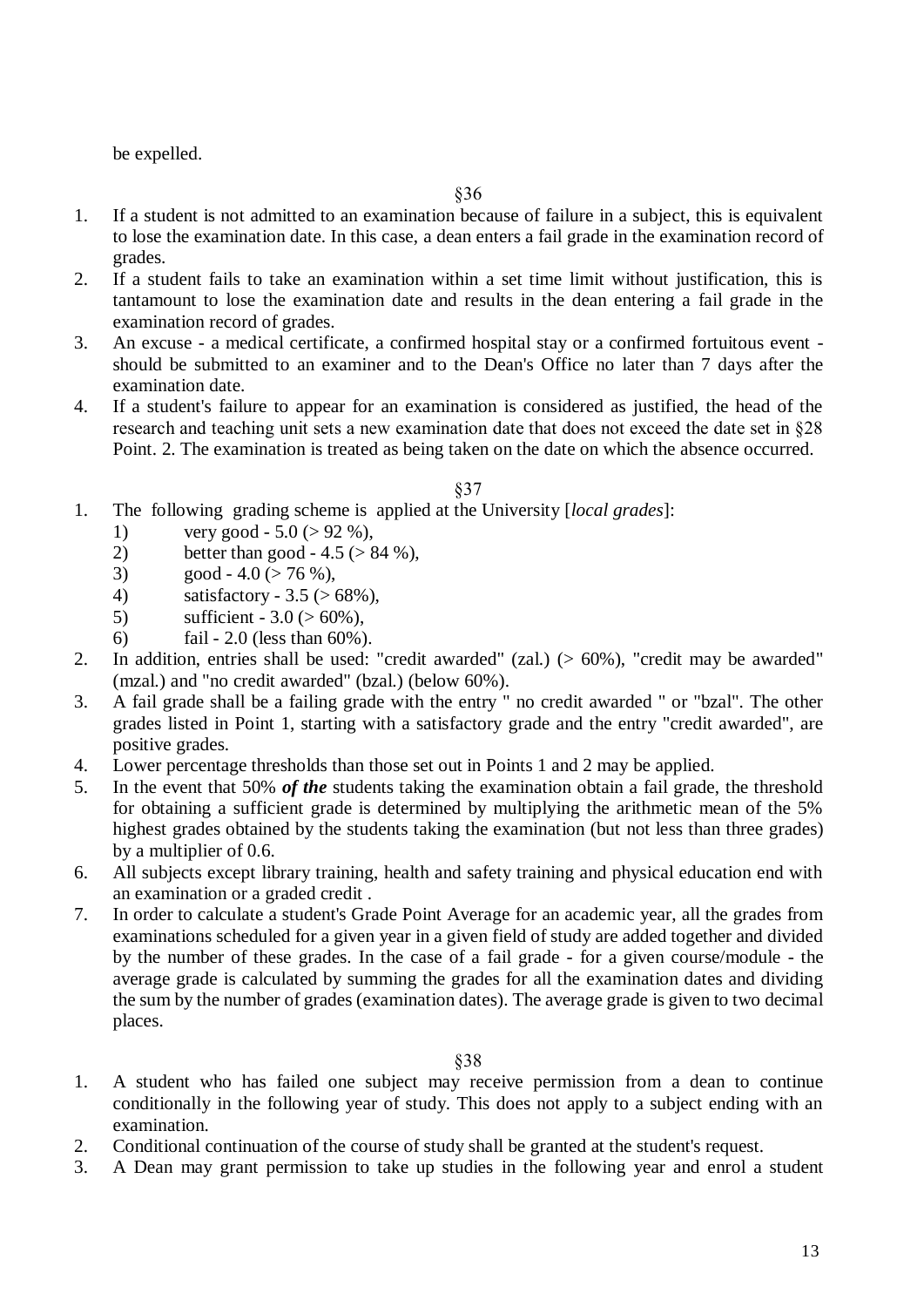conditionally for the next year of studies only once during the period of study.

- 4. The limitation laid down in Point 1 as regards the number of incomplete or failed subjects shall not apply to students returning from ERASMUS studies.
- 5. A student continuing a conditional course of study is required to pay a fee in accordance with the rules applicable to the repetition of the year.
- 6. A student must obtain credit for the incomplete course/subject by 15 September of the academic year for which he/she has been granted conditional entry, and in the case of courses /subjects ending in the winter semester - no later than two weeks before the end of the semester.
- 7. In the event that a student does not fulfil the obligations resulting from conditional entry by the deadline set in Point. 6, a dean will issue a decision concerning the repetition of the year or the expulsion of the student.
- 8. The provisions of Points 1 to 7 shall apply mutatis mutandis to internships .

### §39

- 1. In exceptional cases, if a student has met the deadline for taking a credit test or exam, a dean, after consultation with the written opinion of the head of the research and teaching unit who conducts classes in the subject, may, at the student's request, grant permission to extend the deadline set forth in §23 Point. 7 and permit a student to begin study in the subsequent year, temporarily enrolling such a student in the next year of study, subject to Point. 2.
- 2. The deadline for making up for the absences is set by a dean, but cannot be longer than the end of the semester.
- 3. Failing or not passing the examination in a subject within the time limit specified in Point. 2 results in the student having to repeat a year or being expelled, unless it is possible to continue the course of study on a conditional basis, as specified in § 38.

### §40

1. Repeating a year of study is possible:

1) in the case of long-term studies, only once for a specific year of study and no more than twice for the entire period of study,

2) in the case of first-cycle and second-cycle studies, not more than once for each level of study.

2. A student repeating a year of study is required to pay a fee.

3. A student repeating a year of study shall have his/her grades for the subjects in which he/she has achieved the learning outcomes.

4. For admitted at the University from other higher education institutions, the number of years of study repeated in those institutions shall be included in the periods referred to in Point 1.

5. Repetition of a semester is possible only in cases specified by these Regulations.

6. A dean may authorise the repetition of a year or semester of study only at the request of a student.

# §41

1. A student is expelled in the case of:

1) not taking up studies,

- 2) resignation from studies,
- 3) failure to submit a dissertation or passing a diploma examination by the specified deadline,

4) being punished with the disciplinary penalty of expulsion from the University.

2. A student may be expelled in the case of:

1) a confirmation of non-participation in compulsory classes,

2) a lack of progress in learning,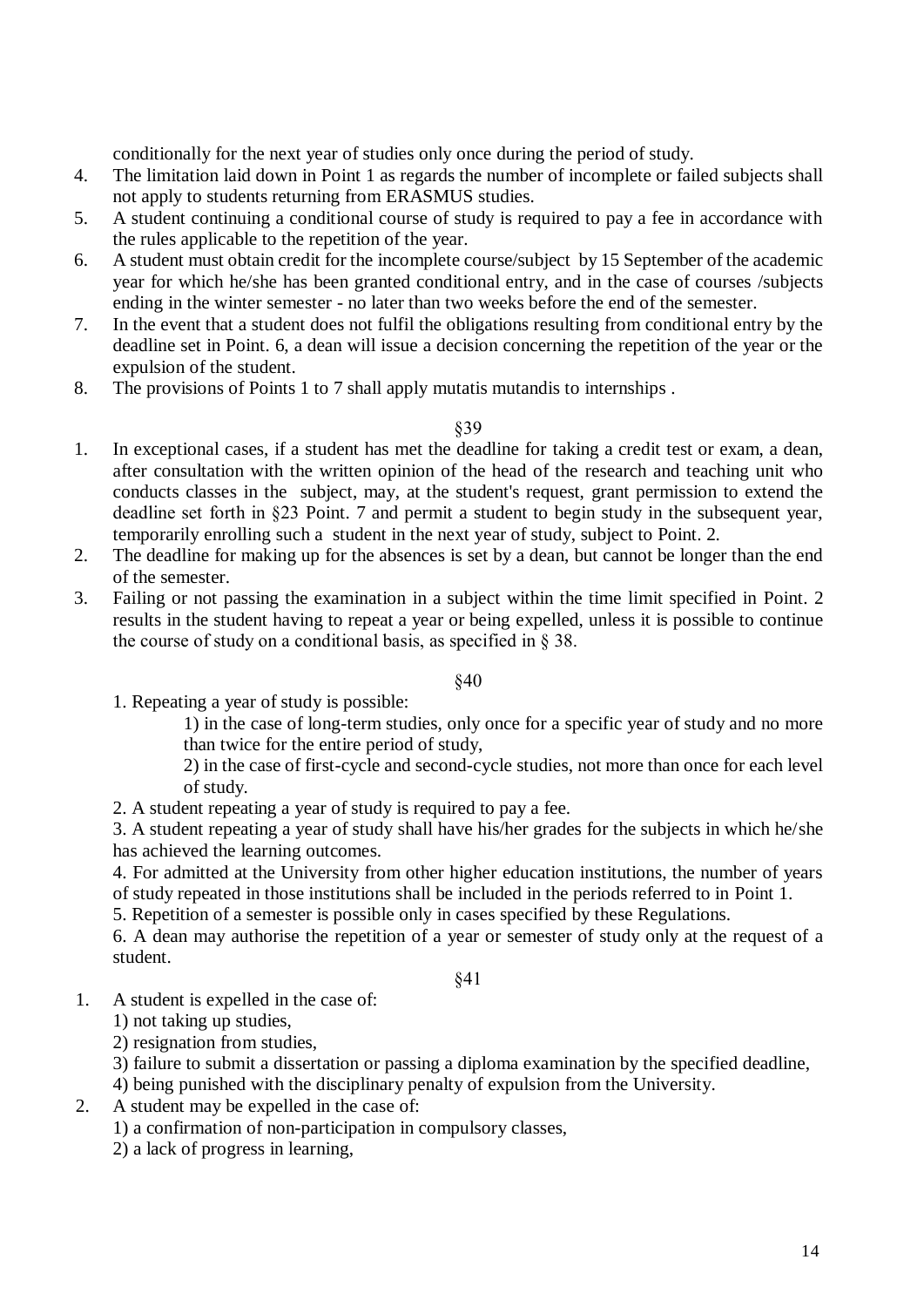3) failure to complete a semester or a year within the period laid down in the Regulations, 4) failure to pay tuition fees.

- 3. Failure to take up studies, as referred to in Point. 1, pt. 1, constitutes a circumstance in which a student fails to undertake activities related to the organisation of the course of study in a timely manner.
- 4. If a student resigns from a course of study, he/she must submit a written statement of resignation to a dean.
- 5. Decisions referred to in Points 1 and 2 shall be given by the Rector. They shall be subject to an application for reconsideration.
- 6. In order for a student to be issued with his/her documents in the event of expulsion, he/she must settle any outstanding matters with the University in accordance with the Regulations in force at the University.

§42

- 1. A student may be granted a leave of absence:
	- 1) in the event of long-term illness,
	- 2) in connection with the birth of a child,
	- 3) due to important fortuitous circumstances,
	- 4) in connection with documented opportunities for study abroad, internships,
	- 5) in connection with gainful employment.
- 2. The total amount of leave taken may not exceed 24 months, unless the leave is based on recurring illness.
- 3. A dean decides on the length of leave.
- 4. A request for leave of absence should be submitted to a dean immediately, but no later than within 14 days of the emergence of circumstances justifying the granting of leave. In exceptionally justified cases, a dean may grant a request submitted after the above-mentioned deadline if the circumstances of the case clearly indicate that it was not possible to comply with the deadline.
- 5. Leave of absence earned at all universities where a student has studied shall be added together.
- 6. At the end of a leave of absence due to a long-term or recurring illness, a student is obliged to submit a certificate stating that there are no contraindications to continuing education after the leave. A dean may decide to refer a student to a medical board indicated by him/her.
- 7. During leave, with the exception of leave referred to in Point. 1 pt. During leave, with the exception of that referred to in Point. 1, sub-point. 1, a student may, with the approval of a dean, participate in certain classes and sit for certain credit tests and examinations. When granting leave, a dean may also impose an obligation on a student to obtain specific course/subject credit or take specific examinations during the leave. If a student fails to pass the examinations or credit test imposed by a dean, a student is obliged to repeat a year of study.
- 8. During the period of leave of absence, a student shall retain the rights deriving from student status, subject to Point 9.
- 9. The granting of financial aid to students on leave of absence is laid down in the Financial Aid Regulations.

§43

1. Resuming studies (reinstatement) is possible if the interruption in studies lasted no longer than 2 years. The decision to resume studies is made by the dean. A person who has obtained a decision to resume studies must resume studies at the beginning of the next academic year.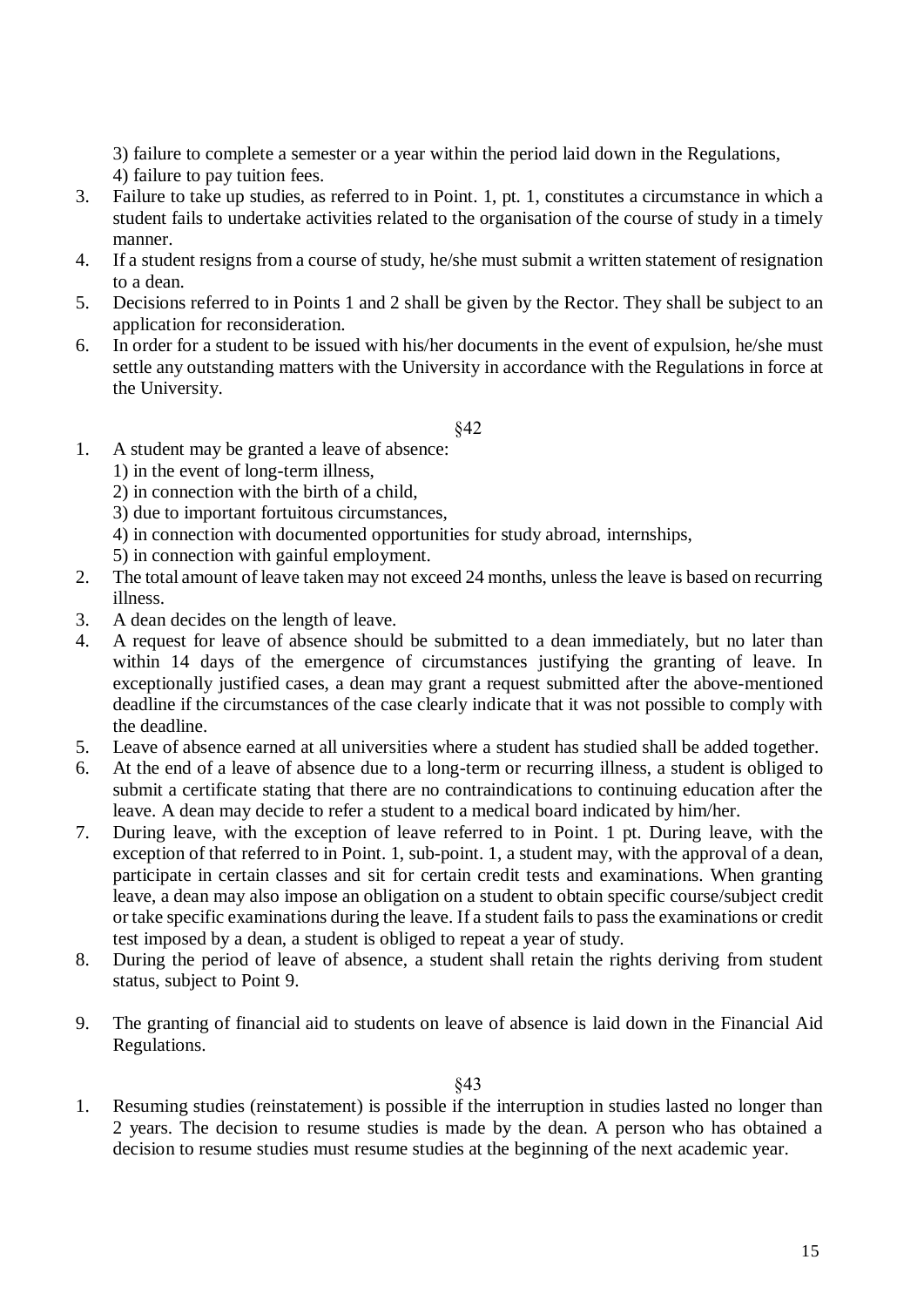- 2. Persons who have resigned from their studies at the University or have been expelled for the reasons referred to in §41, Point. 2 may resume their studies during the last year of studies which they did not complete, while persons who have resigned from their studies after completing an academic year may resume their studies and continue their studies during the following year.
- 3. Persons who have been expelled from the University for the reasons referred to in §41 Point. 1 pt. 3, may resume their studies in the last year of studies during which they will make up curricular differences and submit a diploma dissertation/ take a diploma exam.
- 4. In order to resume studies, a student must submit an application and pass an examination in a subject/module set by a dean, with one examination date set between 01-15 September.
- 5. A person resuming studies repeats a failed year according to the rules set out in §40 Point. 2-6. This does not apply to persons who resign from studies after having completed an academic year.
- 6. Students expelled from the University for reasons referred to in §41 Point. 1 pt. 4 or for disciplinary reasons at other universities, may not resume their studies at the University.
- 7. Persons referred to in Point 1 may resume their studies at the University only once.
- 8. Re-admission of a person who has interrupted his/her studies in the first year or who has been expelled in that year shall be based on the general rules for admission at the University.

- 1. The University collects information about a student and the course of study in: 1) student's grade book ,
	- 2) student's personal file folder,
	- 3) credit and examination records of grades of a course/subject,
	- 4) a book of diplomas.
- 2. The course of study is documented in:
- 1) the transcript of academic record in the form of electronic data printouts,
- 2) credit and examination records of grades of a subject/course drawn up as printouts of electronic data,
- 3) in the University's information system.

# **CHAPTER V**

# **Completion of Studies**

- 1. The condition for completion of studies and the award of a university degree is:
- 1) the achievement of the learning outcomes specified in the curriculum and of the required number of ECTS credits,
- 2) completion of the internship provided for in the curriculum,
- 3) passing the diploma examination (except for the faculty of medicine and the faculty of medicine and dentistry ),
- 4) a positive grade of the diploma dissertation in the case of second-cycle studies and long-term studies, and in the case of first-cycle studies, insofar as this is provided for in the curriculum.
- 2. The date of graduation/completion is the date of passing the diploma exam, in the case of faculty of medicine and the faculty of medicine and dentistry - the date of passing the last exam required by the curriculum, and in the case of physiotherapy and physiotherapy faculties - the date of passing the last internship provided for in the curriculum.
- 3. A student must settle all obligations to the University before receiving a diploma or certificate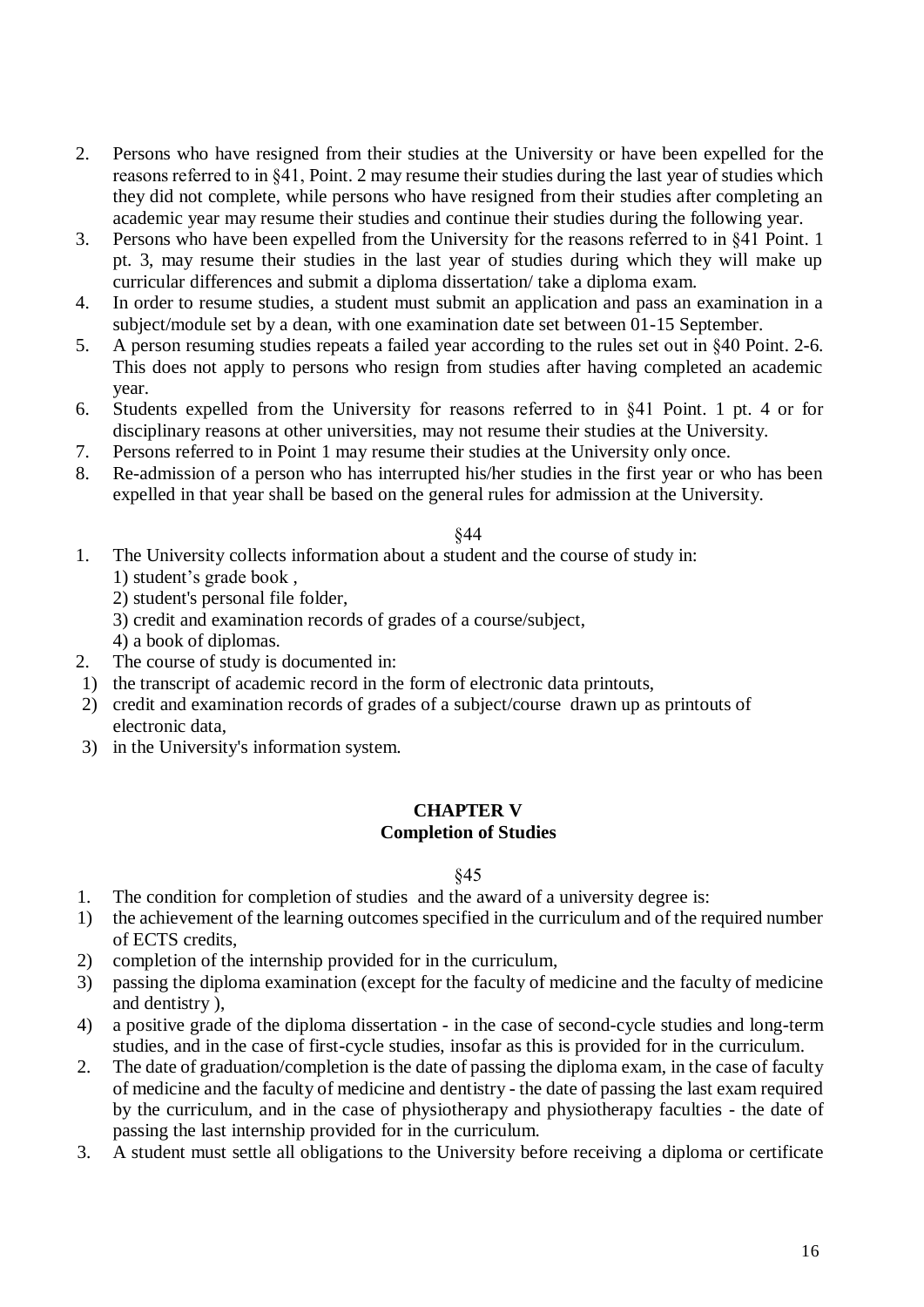of completion.

- 1. A diploma dissertation in the long-term studies and second-cycle studies leading to the preparation of a dissertation is written by a student under the supervision of the supervisor - an academic teacher with a scientific title, the degree of *doktor habilitowany* (associate professor) or the degree of doctor (Ph.D).
- 2. The topic of a dissertation should be set and submitted by the dissertation supervisor to a dean for approval by the end of the penultimate semester of study.
- 3. At the student's request, a dean may give permission for a dissertation to be written in English.
- 4. A dissertation is assessed by the dissertation supervisor and one reviewer selected by as dean. In the event of a discrepancy in the dissertation assessment, admission to the final examination is determined by a dean, who may consult a second reviewer of his/her choice. The time limit for writing a review of a dissertation is one month.
- 5. In the event that a dissertation is submitted for a honorary mention by its supervisor or reviewer, a dean shall consult another reviewer of his/her choice in this respect.
- 6. A student is obliged to submit his/her dissertation not later than 30 June. For dissertation in long-term studies and second-cycle studies, two deadlines are set: the first by 31 May, with a possibility of defending it by the end of July at the latest, and the second - by 30 June with a defence in September. In the case of studies ending in the winter semester, a student is obliged to submit a dissertation by the end of the teaching period of the last semester of study.

# §47

- 1. A student completes a dissertation under the supervision of a supervisor employed as an academic teacher.
- 2. The topic of a dissertation should be set no later than 15 December of the final year of study, and for studies ending in the winter semester - by 15 June of the final year of study. The topic of a dissertation shall be approved by a dean or Vice-Dean.
- 3. A dissertation is assessed by a dissertation supervisor, and in the fields of study where this is required, also by a reviewer.
- 4. The deadline for submission of a dissertation is set by the Dean.

§48

- 1. A dean, at the request of the dissertation supervisor or at the request of the student, may postpone and give a new deadline for the submission of the dissertation in the following cases
- 1) long-term illness of a student, confirmed by an appropriate certificate,
- 2) inability to submit a dissertation by the obligatory deadline for justified reasons beyond the student's control.
- 2. In the event of a prolonged absence of a supervisor of a dissertation that might result in a delay in the submission of a dissertation by a student, a dean is obliged to designate a person who will assume the responsibility for supervising the dissertation. A change of the dissertation supervisor in the last six months before the date of completion of the course of study may constitute grounds for extending the deadline for the submission of the dissertation according to the rules set out in Point. 1.

1. A diploma examination shall be carried out in the long-term studies leading to the preparation of a dissertation and in second-cycle studies.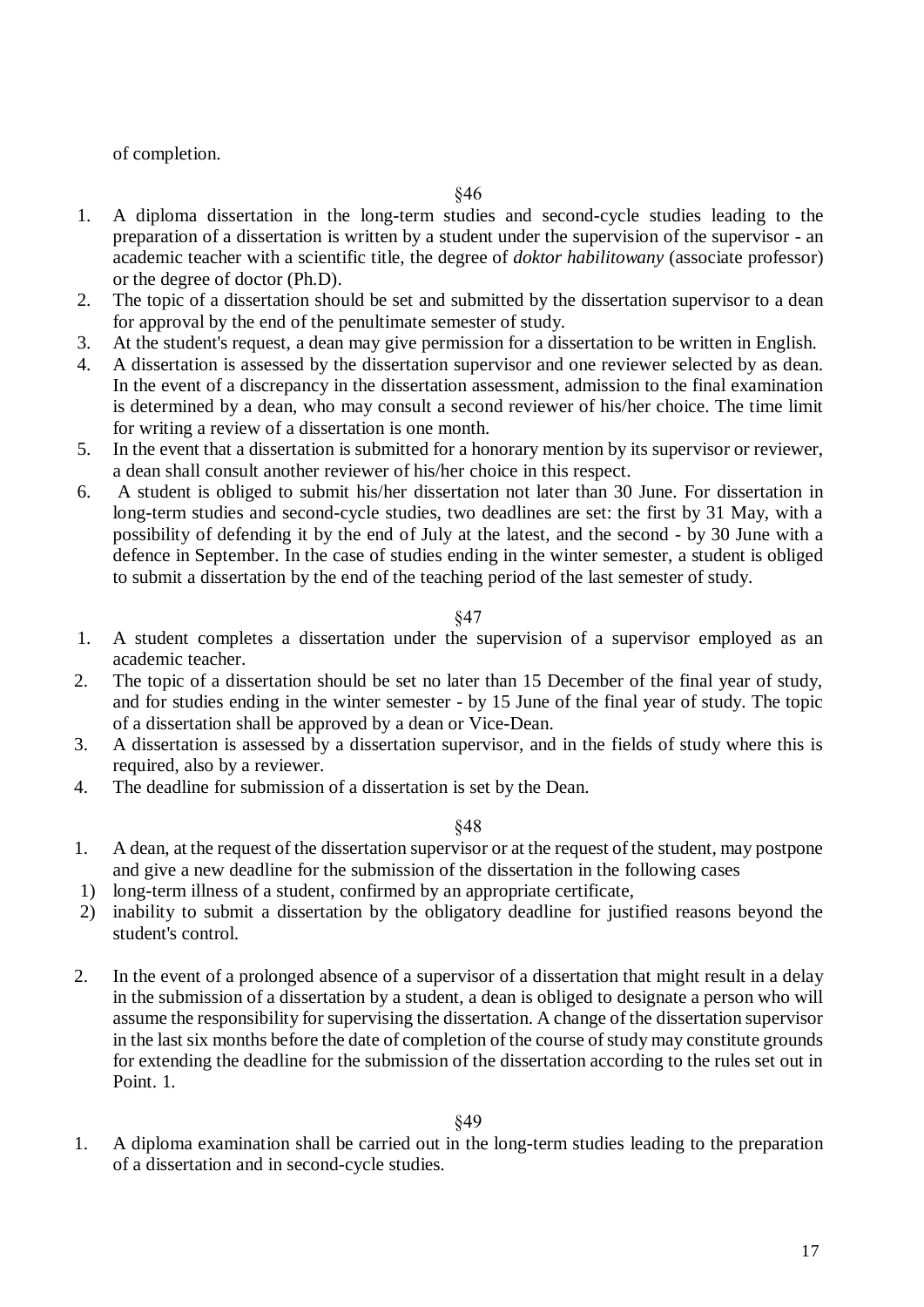- 2. The condition for admission to the diploma examination is:
- 1) the achievement of the learning outcomes set out in the curriculum, confirmed by obtaining credits, passing examinations and completing the internships provided for in the curriculum,
- 2) and, if the curriculum provides for the preparation of a dissertation, also: a) obtaining a positive grade for the dissertation,

b) obtaining a positive review of the dissertation.

- 3. The first date for the diploma examination must be held no later than three months after the date of submission of the dissertation. The date of the examination is designated by a dean.
- 4. The diploma examination takes place before an examination board appointed by a dean.
- 5. The examination board members asks a student at least three questions, formulated in written form, on the topic of the dissertation and the curriculum. The answer to each question is assessed separately. The grade for the answer is the arithmetic mean of grades awarded by the examiners. The final examination grade is the arithmetic mean of the grades for the three questions.
- 6. After answering the questions, a student presents the main theses of his/her dissertation and answers to the reviewers' comments.
- 7. Record of the examination shall be drawn up in which the board members shall determine the final grade of the graduation.
- 8. Detailed rules for conducting a diploma examination are laid down in the Regulations for the diploma examination adopted by the relevant Curriculum Council.
- 9. Records of the diploma examination shall be kept in the files of the University according to the rules laid down in separate regulations.

# §50

- 1. There is a diploma examination in first cycle studies.
- 2. The condition for admission to the diploma examination is:
- 1) the achievement of the learning outcomes set out in the curriculum, confirmed by obtaining credits, passing examinations and completing the internships provided for in the curriculum,
- 2) obtaining a positive grade for the thesis.
- 3. The first date for the diploma examination must be held no later than one month after the end of the semester. The date of the examination is designated by a dean.
- 4. The diploma examination takes place before an examination board appointed by a dean.
- 5. Record of the examination shall be drawn up in which the examination board members shall determine the final grade of the graduation.
- 6. Detailed rules for conducting and grading the diploma examination are laid down in the regulations for the diploma examination for a given field of study, adopted by the relevant Curriculum Council.
- 7. Records of the diploma examination shall be kept in the files of the University according to the rules laid down in separate regulations.

- 1. At the request of a student or supervisor, a diploma examination may be conducted as an open examination. Such a request should be submitted while submitting a dissertation.
- 2. The open diploma examination shall be conducted by an examination board on a date set by a dean.
- 3. The open examination consists of a public part and a closed part.
- 4. The open part may be attended by persons indicated by a student or the dissertation supervisor. Only members of the examination board may ask questions to the student taking the diploma examination. Detailed rules for the participation of persons indicated by a student in the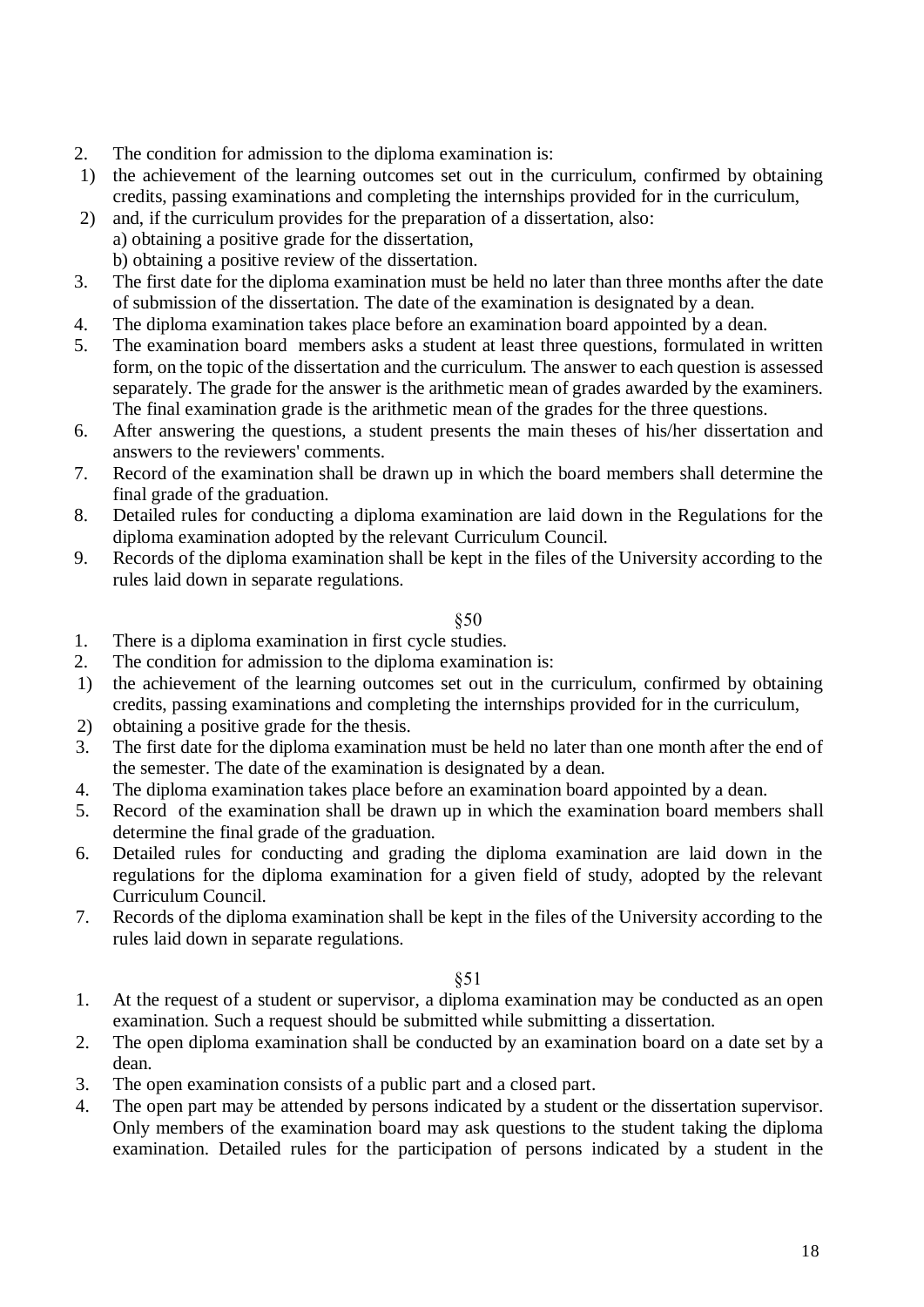examination are laid down by a relevant Curriculum Council.

- 5. During the closed part, the examination board members will determine:
- 1) a grade for the diploma examination,
- 2) a final grade for graduation.
- 6. Only members of the examination board take part in the closed part of the examination.

§52

- 1. In the event that a student receives a fail grade in the diploma examination or fails to take the examination on the set date without justification, which results in a fail grade for the first examination date, a dean will designate a second date as the final date for the examination. The second examination may take place no earlier than one month and no later than three months after the date of the first examination.
- 2. In the event that a student justifiably fails to take the diploma examination by the set deadline, a dean will designate another date. Such an examination is treated as if it had been taken on the first date.
- 3. In the event of failing a diploma examination on the second date or failing to take the examination again without justification, a dean expels such a student.

§53

1. The grade for the long-term studies in the faculty of medicine and the faculty of medicine and dentistry is calculated as the average of the examination grades for the whole degree programme.

2. The grade of second-cycle studies and long-term studies ending with the preparation of a dissertation together with a prepared dissertation shall be calculated according to the following formula:

| 1) the average grade for examinations in the entire course of study             |                                                                | times $0.5$ = |
|---------------------------------------------------------------------------------|----------------------------------------------------------------|---------------|
| 2) average grade from thesis/dissertation(reviewer's<br>and supervisor's grade) |                                                                |               |
| 3) the average grade for the answers during the<br>diploma examination          | ( <i>Point</i> $2 + Point$   times $0.5 = $<br>3) divided by 2 |               |
|                                                                                 |                                                                | 'result       |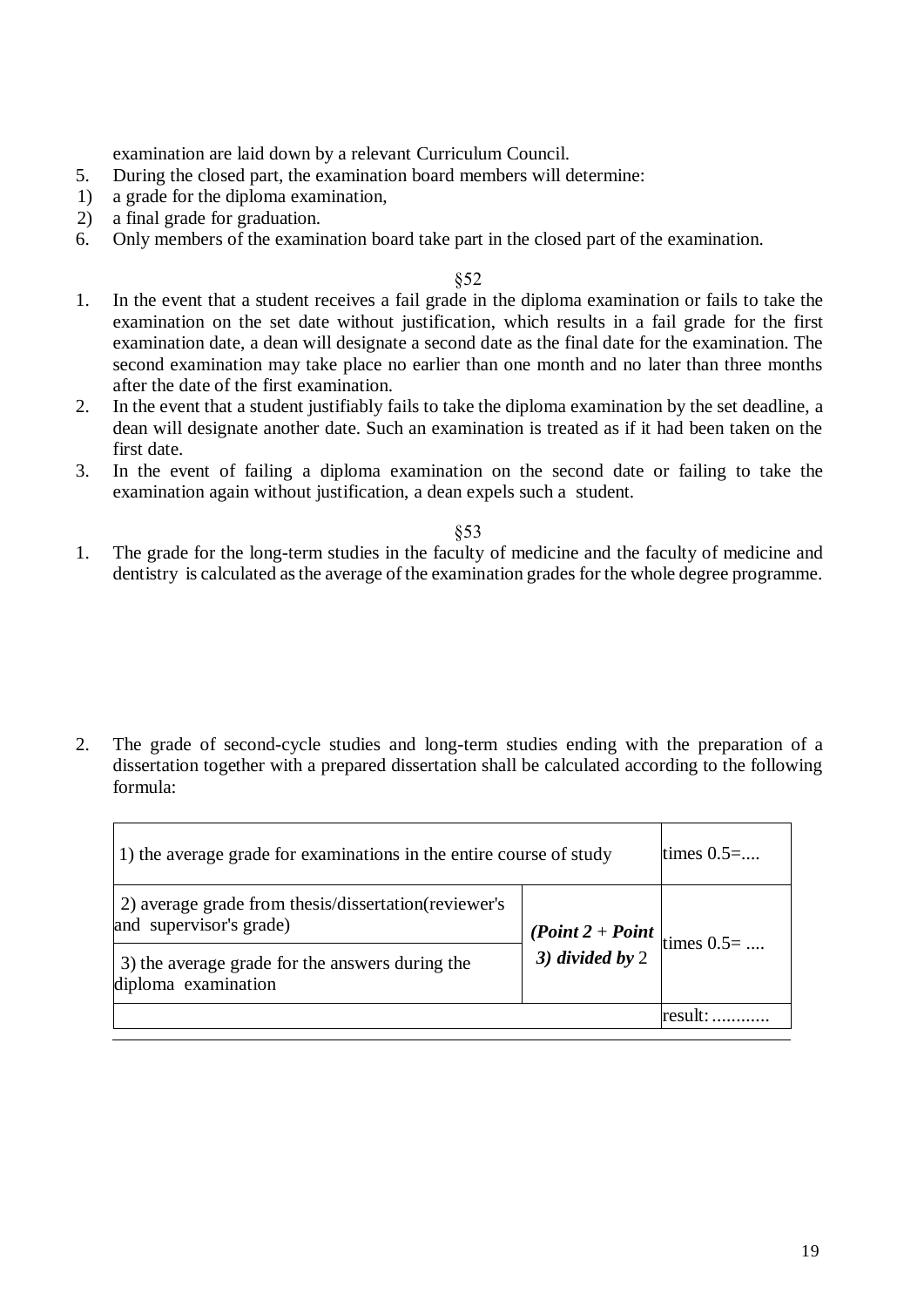3. The grade of first cycle studies ending with a diploma examination shall be calculated according to the following formula:

| 1) the average grade for examinations in the entire course of study            |                                                                        | times $0.50 = $ |
|--------------------------------------------------------------------------------|------------------------------------------------------------------------|-----------------|
| 2) the average grade for the tasks completed during<br>the diploma examination |                                                                        |                 |
| 3) the average grade for the answer/test during the<br>diploma examination     | ( <i>Point</i> $2 + Point$   times $0.50 = $<br>3) <i>divided by</i> 2 |                 |
|                                                                                |                                                                        |                 |

§54

1) The diploma of graduation shall contain the final grade of the studies obtained by rounding off the arithmetic mean of the grades to the final grade according to the rule:

- 1) up to 3.20 sufficient
- 2) from 3.21 to 3.70 satisfactory
- 3) from 3.71 to 4.20 good
- 4) from 4.21 to 4.69 better than good
- 5) from 4.70 very good

2.The rounding off to the final grade applies only to the diploma entry, while all other certificates specify the actual study grade.

> **Prof. dr. hab. Bogusław Machaliński, Prof, Ph.D Rector of the Pomeranian Medical University Chair of the Senate**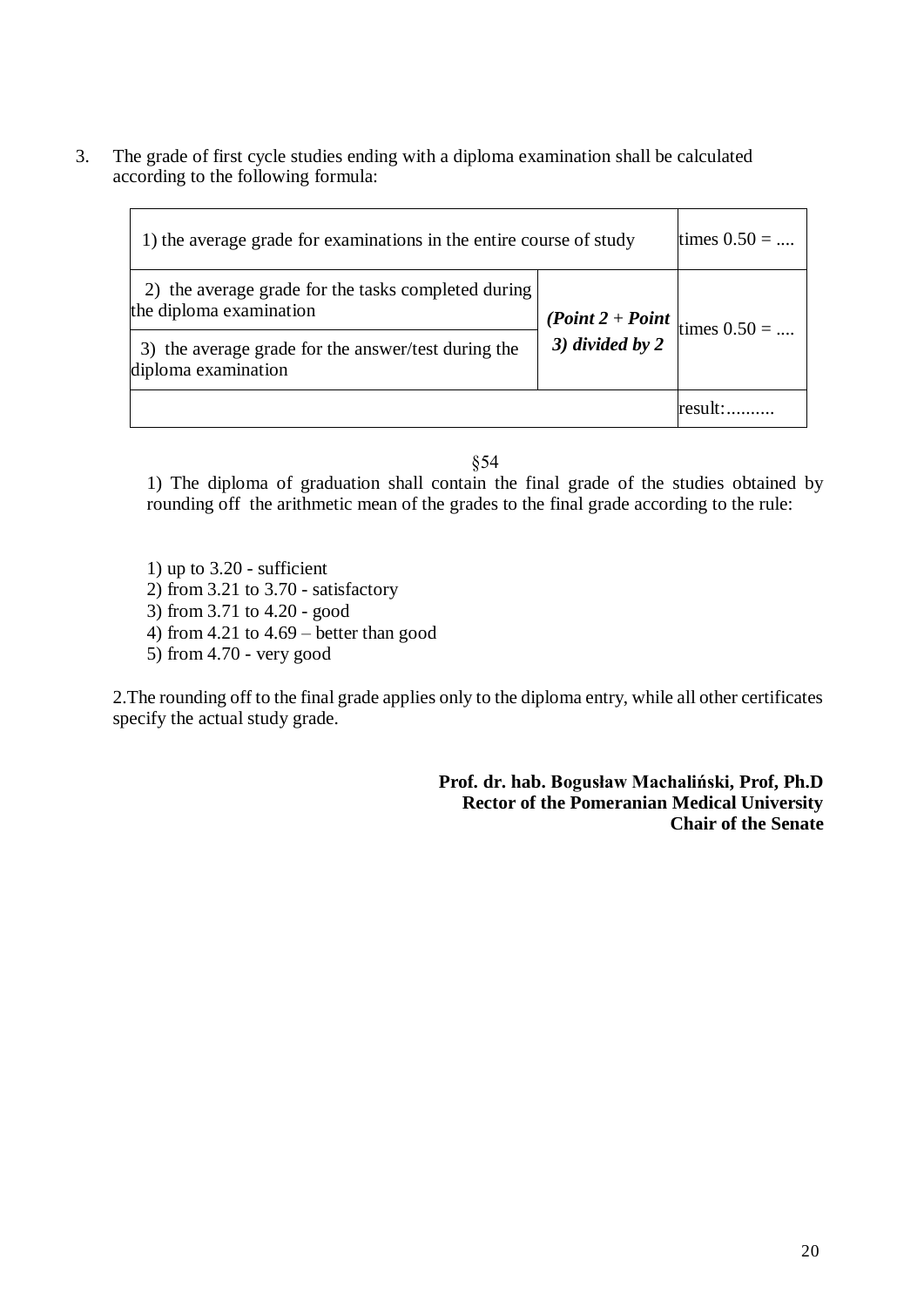# **Appendix No. 1 to the Study Regulations Pomeranian Medical University in Szczecin**

### **Regulations Individual organisation of studies for students of the Pomeranian Medical University in Szczecin**

# $\delta$  1

- 1. An individualised mode of study is allowed for the students of the Pomeranian Medical University in Szczecin [*PUM*].
- 2. **The Individual Education Programme (IEP)** is a form of education for outstanding students who excel in their studies.
- 3. **The Individual Curriculum Plan (ICP)** is a form of education for students who are in a life situation justifying the establishment of a special mode of study and for students admitted to studies as a result of the confirmation of learning outcomes.

### §2 **Individual Education Programme**

- 1. The **IEP** mode of study involves the completion of courses/subjects prescribed by the curriculum of a given field of study and courses resulting from an extension of the curriculum adapted to the student's interests, also outside his/her field of study.
- 2. Studies in the **IEP** mode consist in particular of: expansion of knowledge in selected specialities, student participation in research and development work, participation in teaching.
- 3. Full-time students are eligible to request for permission to study under the IEP mode: 1) for the long-term studies - after the completion of the first year of study; 2) for the first cycle studies - after completing the first year of studies; 3)for the second-cycle studies - after completing the first semester of studies.
- 4. The following are the conditions for a student to request for permission to study under the IEP mode,
- 1) in the case of long-term studies and first-cycle studies, a Grade Point Average of at least 4.25 for all completed years of study,
- 2) in the case of second-cycle studies, a Grade Point Average of at least 4.25 in the previous semester.
- 5. Continuation of the IEP for the following semester/year is conditional on maintaining the GPA referred to in Point 4.
- 6. Requests to qualify for IEP are submitted by students to a dean, who makes the decision to award the programme.
- 7. A dean determines the detailed conditions of study under the IEP and also appoints the student's research supervisor/advisor, with a degree of at least PhD.
- 8. The conditions referred to in Point 7 are determined according to the needs of a student, but must take into account the following:
- 1) a curriculum plan agreed with the research supervisor, which a student must submit to the Dean's Office no later than two weeks before the start of classes in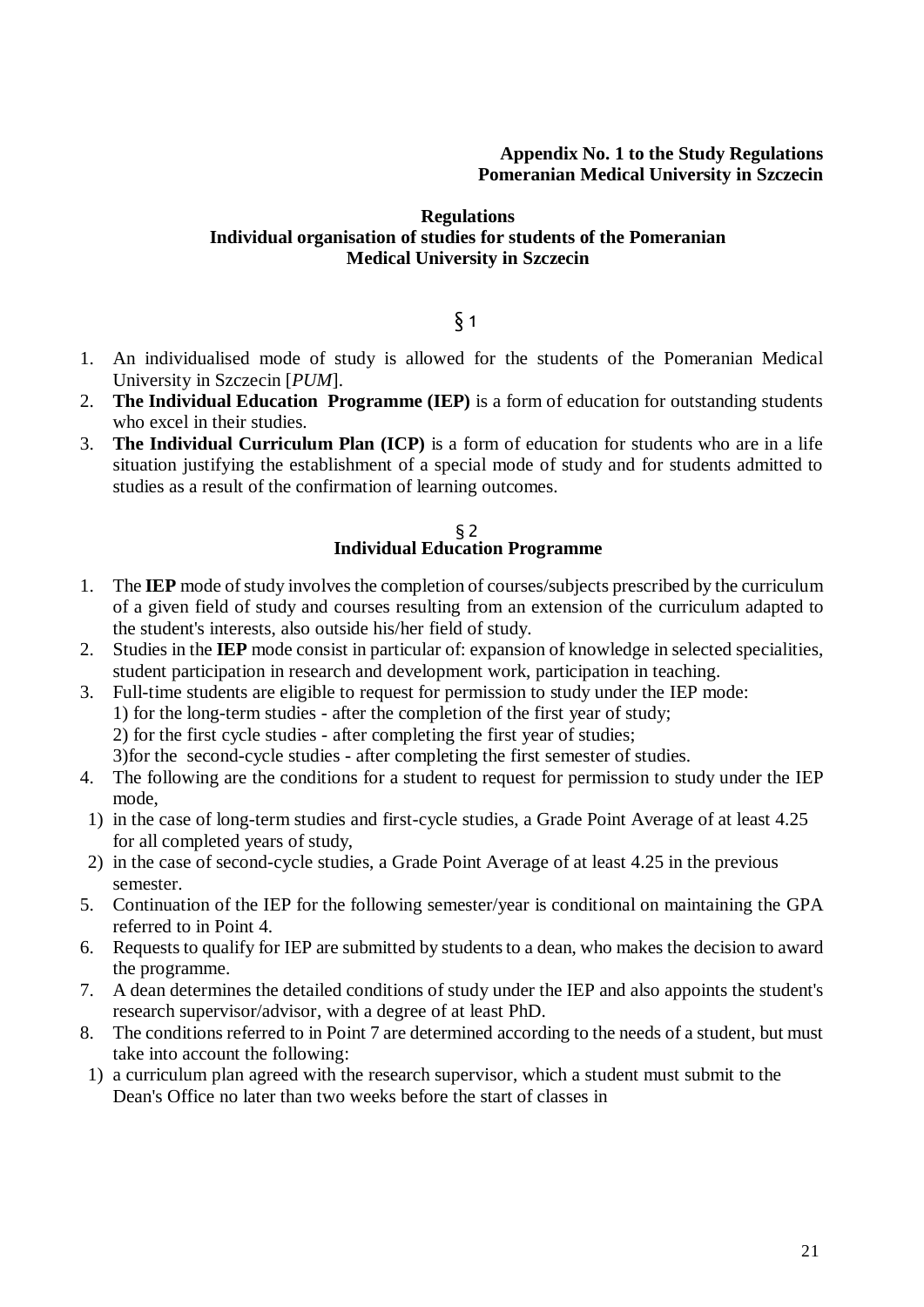the semester in question. Any changes to the approved IEP can take place within 14 days after the start of the semester and in consultation with the research supervisor,

- 2) completion of the curriculum for a given field of study, enabling a student to obtain qualifications, including knowledge, skills and social competences ascribed to a given field of study, in accordance with the regulations in force at the PUM
- 3) The student shall attend all classes covered by the IEP in accordance with the provisions of the Regulations and shall be required to complete them within the time limits specified in the schedule for a given year of study, unless, in agreement with the course tutor, he/she is given permission to do so in a different manner and on a different date.
- 9. A dean may refer a student pursuing an IEP to continue his/her studies under general rules in the following cases:
	- 1) at the student's request,
	- 2) at the reasoned request of the research supervisor to a dean,
	- 3) if a student does not submit the curriculum plan for the following semester on time,
	- 4) if a student fails to maintain the GPA referred to in Point 4.

# **§3**

# **Individual Curriculum Plan for Students in a Life Situation Justifying a Specific Study Arrangement**

- 1. Studies in the ICP mode involve the completion of courses/subjects included in the curriculum of a given field of study in a given academic year according to an individual curriculum plan, which is drawn up by a student and submitted for approval to a dean within a period of no longer than 2 weeks from obtaining permission to qualify for the ICP.
- 2. In particular, students who are entitled to request for permission to study in the ICP mode:
- 1) are completing a part of their studies in another national or foreign university,
- 2) are completing an internship year abroad as a medical student,
- 3) have changed their field of study, faculty or university,
- 4) are studying in more than one field of study,
- 5) are pregnant or have custody of a minor child,
- 6) have a disability that prevents them from attending regular classes,
- 7) are active in student organisations at the university or higher education level to the extent that they are unable to attend regular classes,
- 8) are involved in sporting activities at the university or higher level to an extent that prevents them from taking part in regular classes.
- 3. Requests to qualify for the ICP are submitted by students to a dean who, after consulting with the heads of the scientific and teaching units conducting classes in the courses/subjects, makes the decision to grant this mode of study.
- 4. Students completing the ICP shall complete their final credit tests and examinations within the timeframes set out in the curriculum plan for the given year of study, in accordance with the regulations laid down in the Regulations, unless, in agreement with a Dean and the course/subject teacher, they obtain consent for a different mode and date for completing the course/subject.
- 5. Students are required to obtain course credit and pass examinations by 15 September of the academic year, and in the case of courses ending in the winter semester - no later than two weeks before the end of the semester.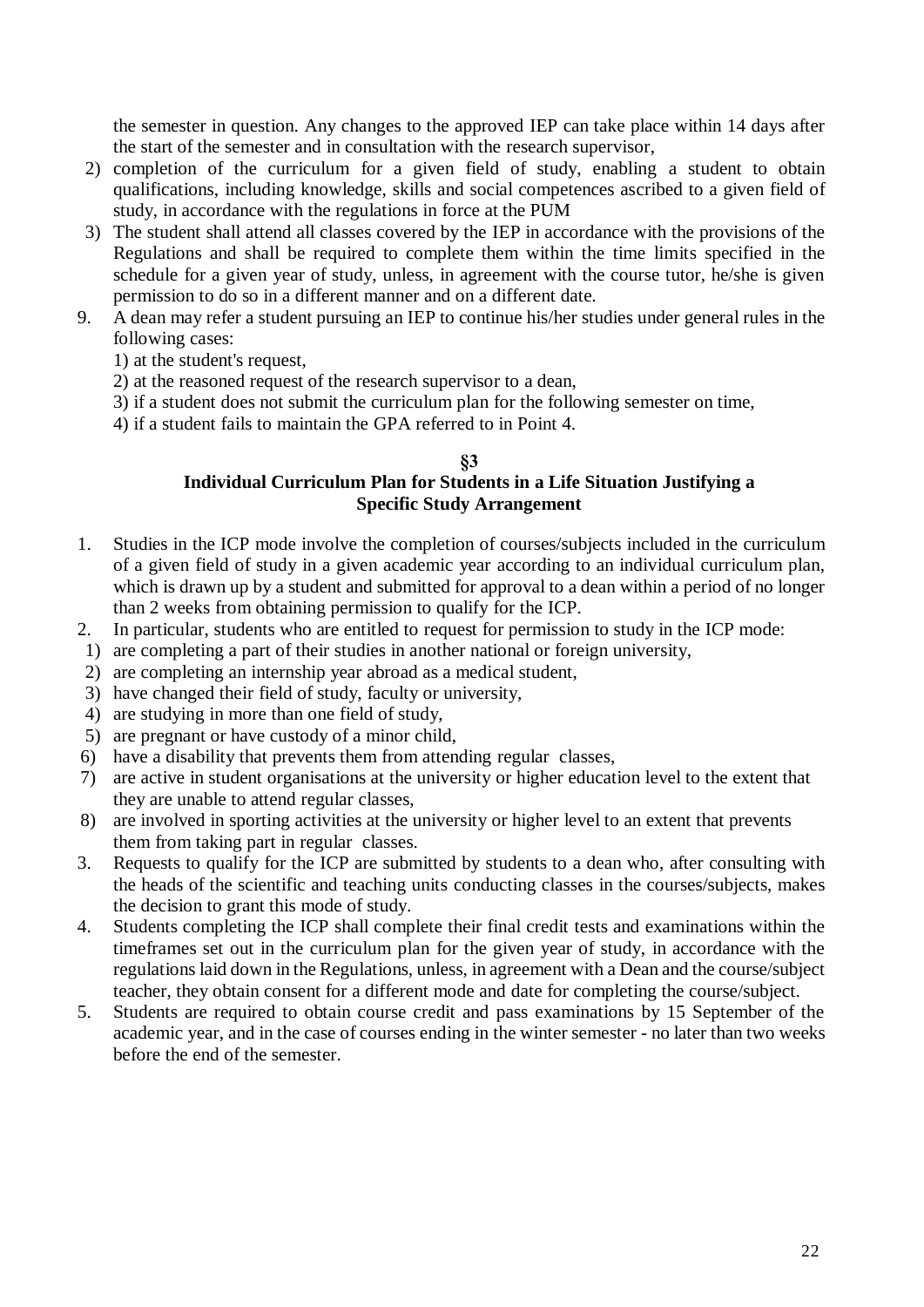# **Individual Curriculum Plan for students admitted as a result of co of learning outcomes**

(does not apply to fields of study which follow the educational standards)

- 1. The validation of learning outcomes takes place in the relevant departments during formal verification in accordance with the adopted procedures.
- 2. Studies under the **ICP** mode may consist of attendance at courses/classes in a given field of study, as specified during the procedure for validation of learning outcomes.
- 3. The detailed conditions of the **ICP** mode of study for a particular field of study are determined by the relevant teaching board.
- 4. A student completing the **ICP** obtains credits and takes examinations within the time limits provided in the curriculum plan of a given year of study in accordance with the applicable regulations contained in the Regulations.

**Prof. dr. hab. Bogusław Machaliński, Prof, Ph.D Rector of the Pomeranian Medical University Chair of the Senate**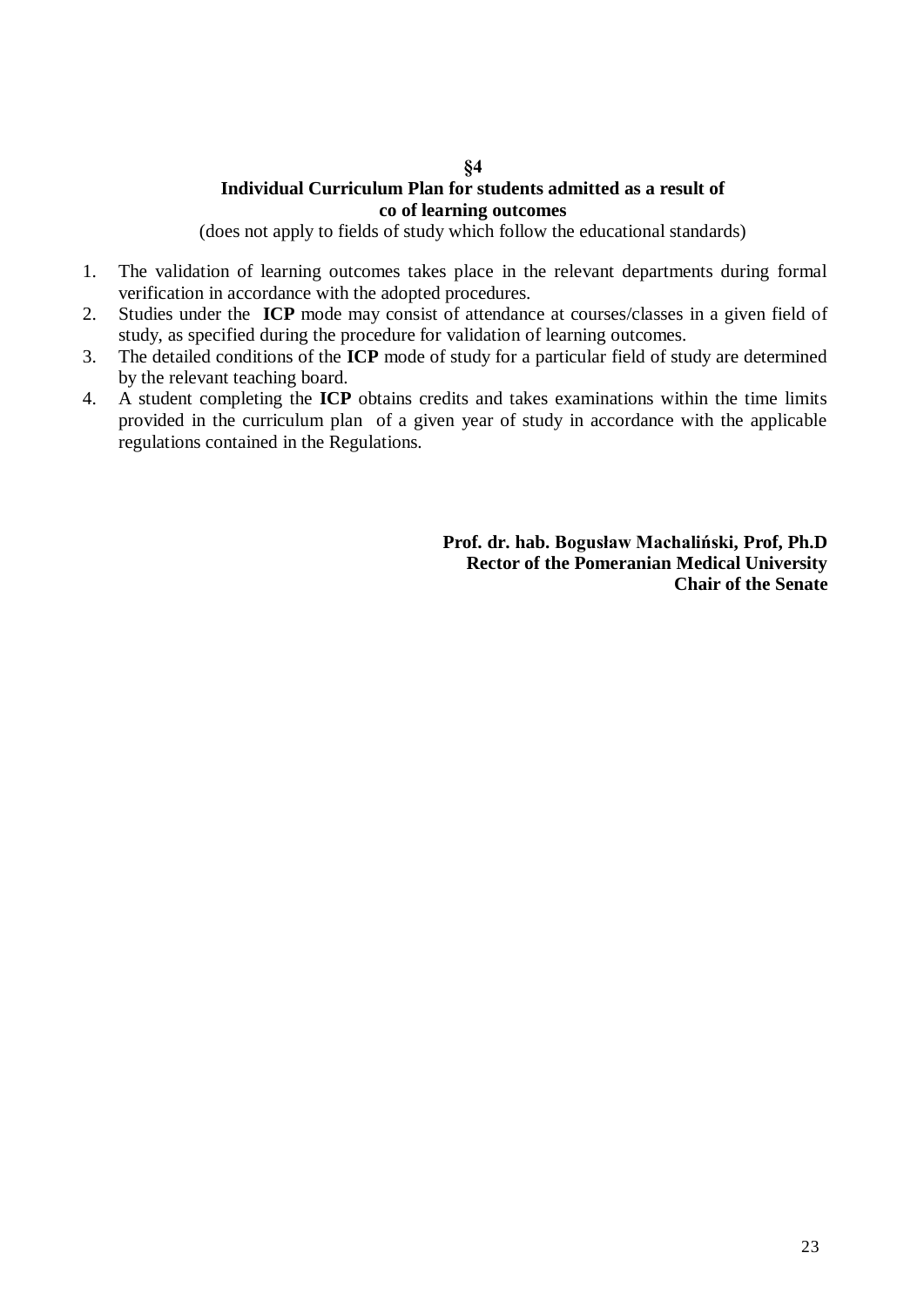# **Transfer rules for students of the Pomeranian Medical University in Szczecin from the Faculty of Medicine and Dentistry to the Faculty of Medicine and from the Faculty of Medicine to the Faculty of Medicine Dentistry**

- 1. The decision to transfer a student is taken by the Dean.
- 2. Transfer from the Faculty of Medicine and Dentistry to the Faculty of Medicine is possible only for the second year after a student meets all of the following conditions:
- 1) A reasoned request for transfer must be made by 30 June of the academic year in question,
- 2) A student has achieved in the admission procedure a result entitling him/her to be admitted to the field of study in the year of the transfer,
- 3) A student has received credit for the year in which he/she is studying by the end of August,
- 4) passing supplementary examinations in the following subjects: Anatomy, Histology with Embryology and Molecular Biology and obtaining a graded credit in Cytophysiology. A student is entitled to one examination date for each of the above mentioned subjects. These dates are set between st and 15th September of a given academic year.
- 3. In the case referred to in Point. 2, a dean, when making the final decision about transferring a student, designates any curriculum differences to be made up by the end of the academic year to which a student has been transferred.
- 4. Transfer from the faculty of medicine to the faculty of medicine and dentistry is possible only for the second year after making up curriculum differences and meeting all the following conditions:
- 1) A reasoned request for transfer must be made by 30 June of the academic year in question,
- 2) A student has achieved in the admission procedure a result entitling him/her to be admitted to the field of study in the year of the transfer,
- 3) A student has received credit for the year in which he or she is studying.
- 5. In the case referred to in Point. 4, a dean, when making the final decision about transferring a student, designates any curriculum differences to be made up by the end of the academic year to which a student has been transferred.

**Prof. dr. hab. Bogusław Machaliński, Prof, Ph.D Rector of the Pomeranian Medical University Chair of the Senate**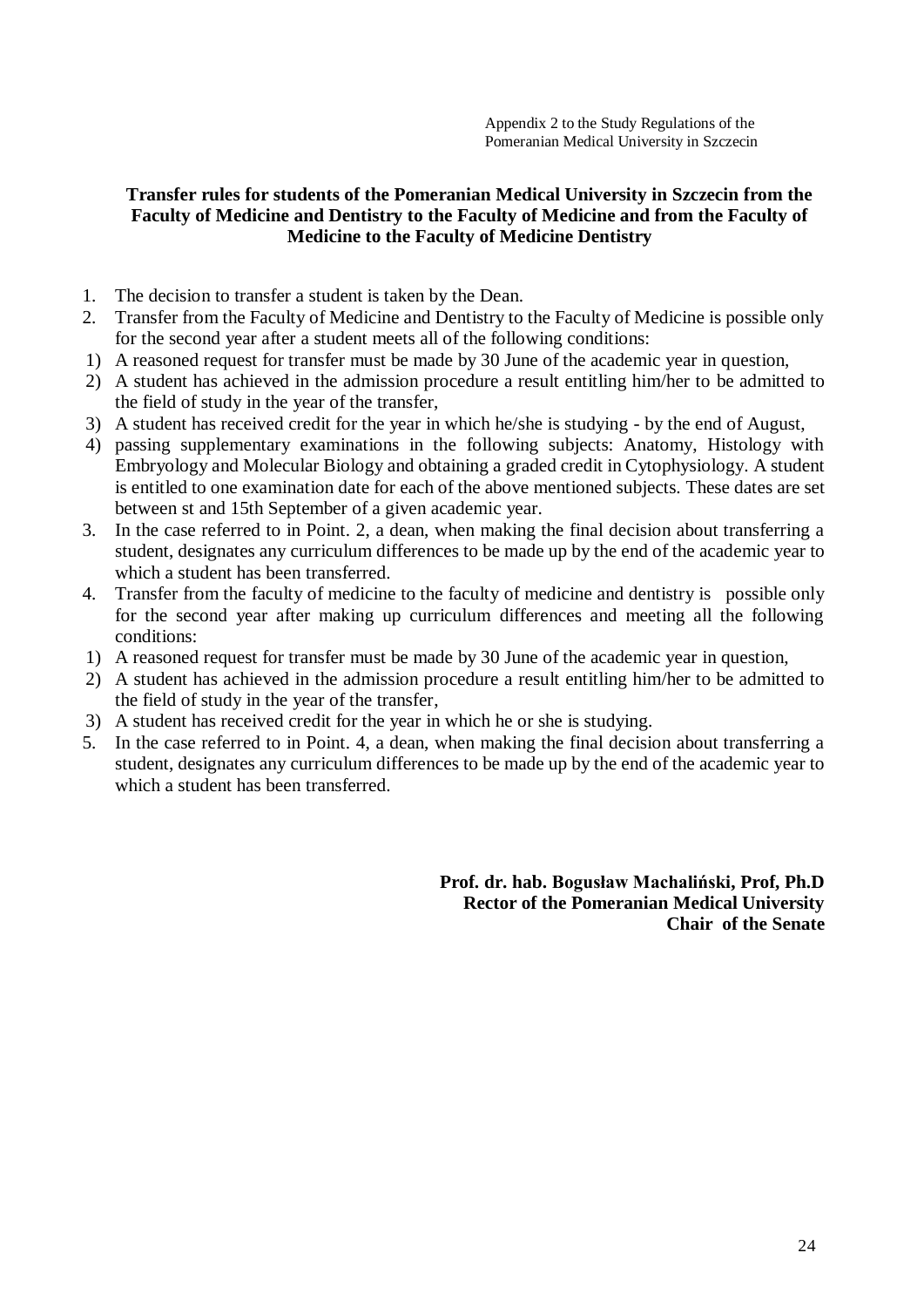# **Regulations on adapting the organisation and implementation of the teaching process to needs of disabled students**

§1

- 1. A disabled student whose state of health prevents full participation in the teaching process may request a dean to modify the study conditions by changing or adapting:
- 1) forms of participation in classes;
- 2) forms of recording of teaching materials;
- 3) arrangements for obtaining credit and passing examinations;
- 2. A student who:
- 1) is a person with disabilities within the meaning of the Act on Vocational and Social Rehabilitation and Employment of Disabled Persons of 27 August 1997,
- 2) has submitted a certificate confirming the connection between his/her state of health and the difficulties encountered in the implementation of the teaching process.

### §2

- 1. The change or adaptation of the conditions for the implementation of the teaching process referred to in § 1 shall take into account the degree and nature of the student's disability, as well as the capabilities of the University and the specific nature of a given field of study
- 2. The change or adaptation of the conditions for the carrying out the teaching process referred to in §1 cannot result in a reduction of the requirements for the student to complete the curriculum.

### §3

The Representative for Disabled Persons is responsible for coordinating the implementation of the provisions of these Regulations.

### **§4**

- 1. The request referred to in §1 is submitted by a student to a dean through the Representative for Disabled Persons.
- 2. The request is subject to the opinion of the Representative for Disabled Persons.
- 3. If the request referred to in §1 is rejected, a student has the right to appeal the dean's decision to the Rector, to be submitted within 14 days of the receipt of the decision.

### §5

1) If the disability prevents a student from:

- 1) attending regular classes –a student may request a dean for permission to attend classes under the Individual Curriculum Plan (ICP) according to the rules set out in Appendix 1 to the Regulations;
- 2) participation in physical education classes a student may request a dean for permission to complete the classes in another form;